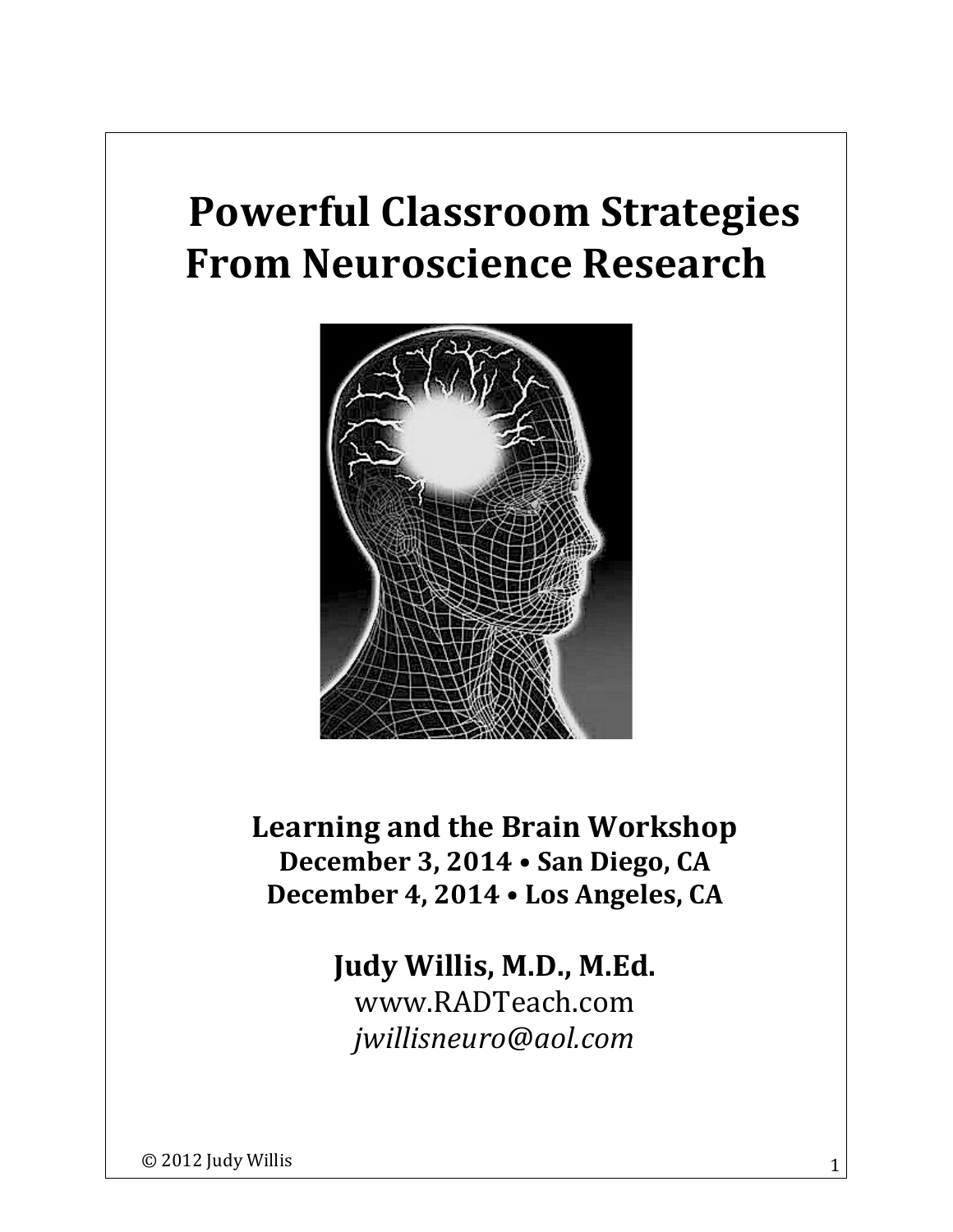# **Engaging Students from the Start**

# **The Brain's Structures -- Viewed from Left**



#### **R.A.D. LEARNING and TEACHING**

The first step in understanding how the brain learns is to explore the three main concepts of **R.A.D. learning and teaching**. Each letter in the acronym R.A.D. stands for both a physical feature of the brain and a corresponding word that represents how that brain feature is connected to learning and teaching.

#### **R.A.D. LEARNING and TEACHING**  $R + A + D$ **Reach + Attitude + Develop Reticular Activating System + Amygdala + Dopamine**

**R** = REACH students attention (RETICULAR ACTIVATING SYSTEM)

A = Cultivate a positive ATTITUDE and reduce stress (AMYGDALA)

**D** = DEVELOP memory (DOPAMINE)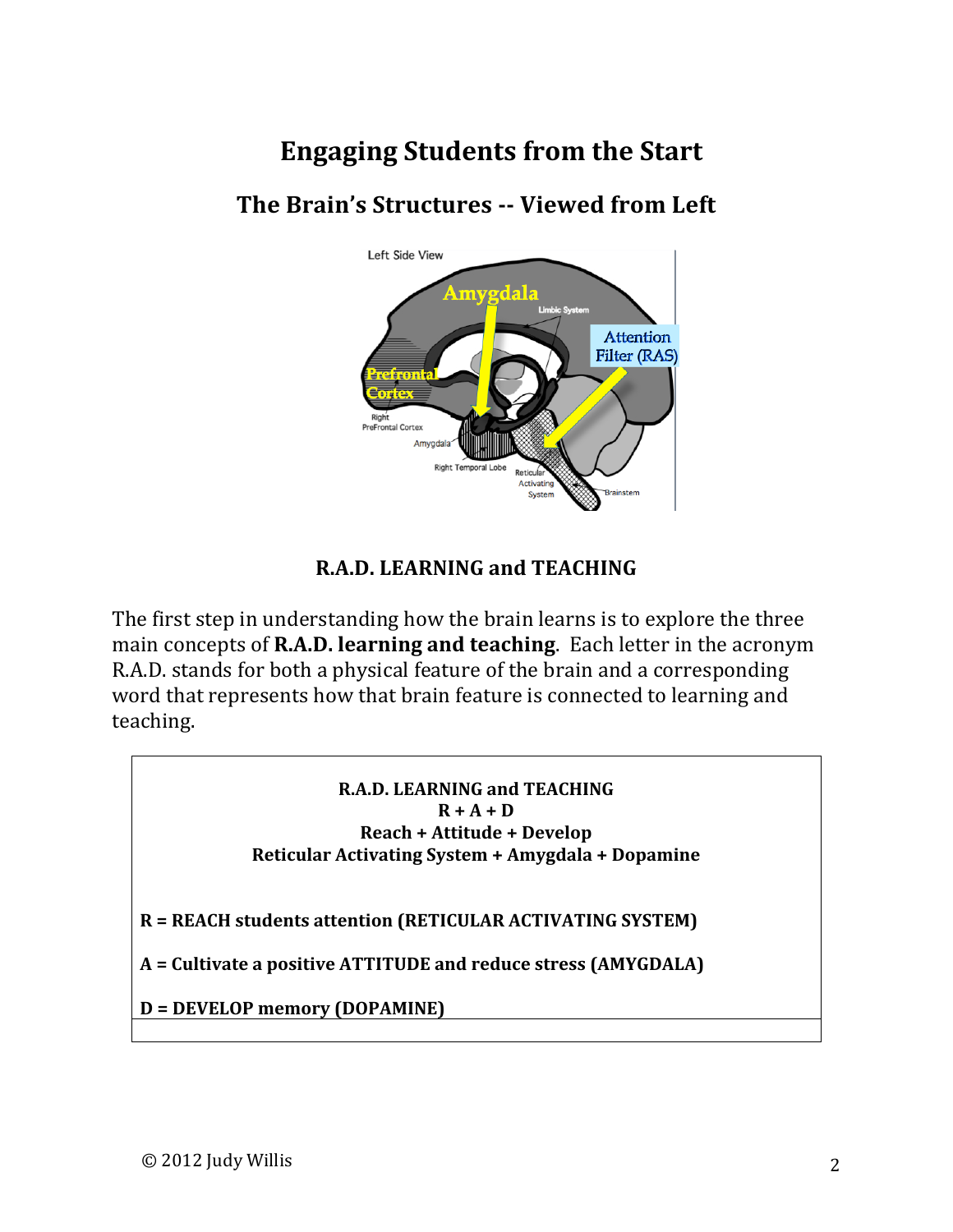# **How does the brain pay attention?**

**Getting and Keeping Students' Attention The Power of Predictions** 

#### *Reach students by making sure that the information they need to learn passes through the brain's sensory filter* – *the Reticular Activating System (RAS)*

#### Two Big Ideas of the Neuroscience of Learning:

- $\star$  The brain functions to promote survival of the animal and the species.
- $\star$  To do so, the human brain has evolved to seek patterns and pleasure.

**The Reticular Activating System (RAS)**, which is in the lower part of the posterior brain, filters all incoming stimuli and makes the "decision" as to what people attend to or ignore. Information constantly comes into the brain from the body's sensory receptors. At any given moment we are experiencing sights, sounds, smells, tastes and tactile input. It is impossible for us to be consciously aware of all of this sensory information. Therefore the brain has a filter (the RAS) that selects the sensory information to which we consciously attend. 

#### *How does the RAS select which information passes through the filter to gain access to the conscious brain?* What are the criteria?

The RAS first prioritizes **novel** stimuli. If there is a **change in the environment**, the related sensory input will likely pass through the RAS. For example, if a fox looks out of his den in the morning and sees an unfamiliar fox walk by, that information will be attended to above other sensory input (e.g. the taste of his food, the sound of birds, the sensation of the breeze on his fur).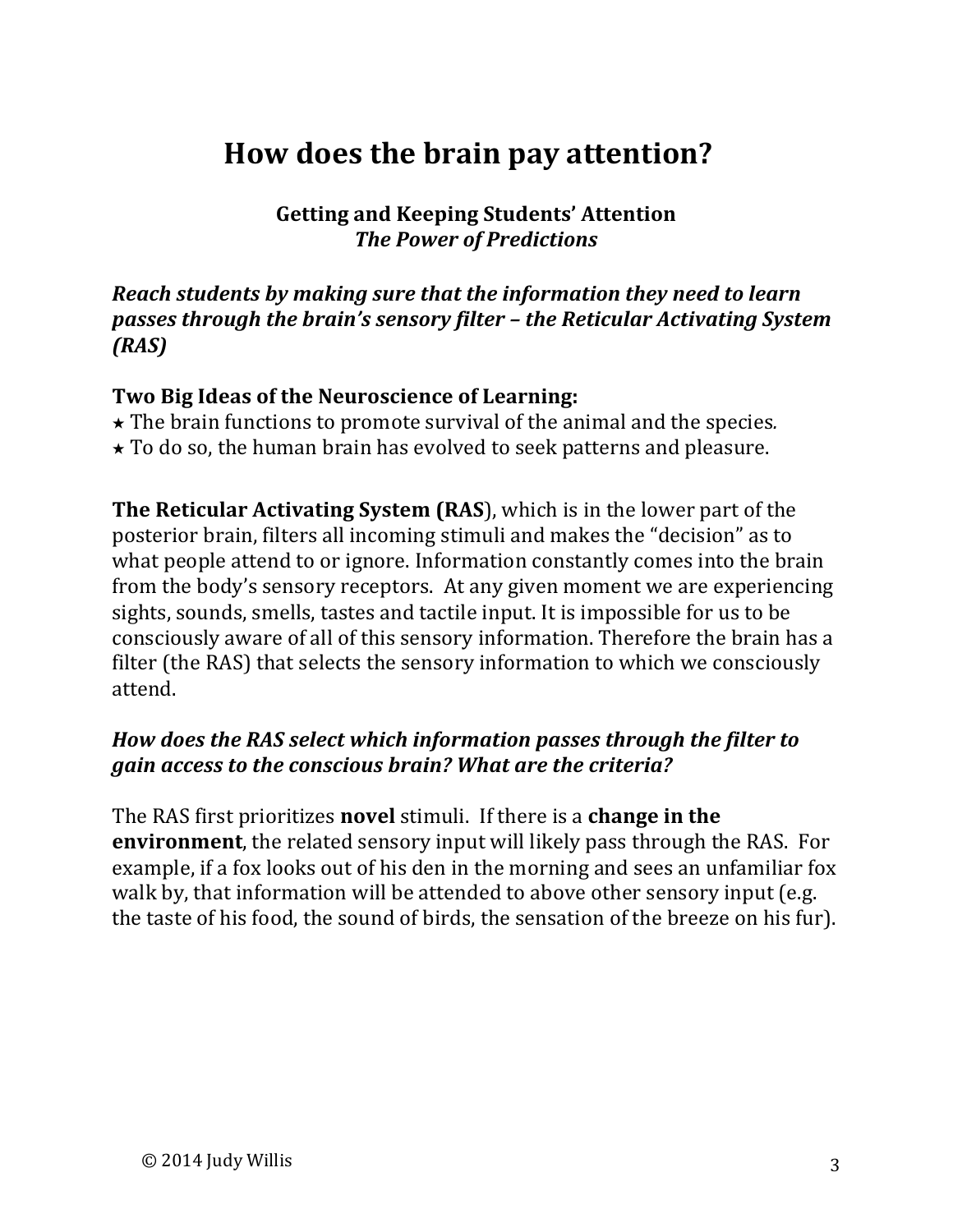

## **Executive Functions You Have That Most Students Do Not**

Inhibitory control: block intake of distracting sensory information Judgment/prioritizing about which sensory input is important Ability to delay immediate gratification

## How can educators influence what the RAS selects?

• *Novelty and Curiosity: Present information in a novel or curiosityprovoking* way so that the RAS selects the educator's input over all other competing stimuli. Often students are criticized for not paying attention. However, a student's RAS is constantly attending to information (e.g. the sound of their neighbor whispering, the texture of their too-tight pants, the ache of their growling stomach, etc.), which may not be the information to which the teacher expects them to attend.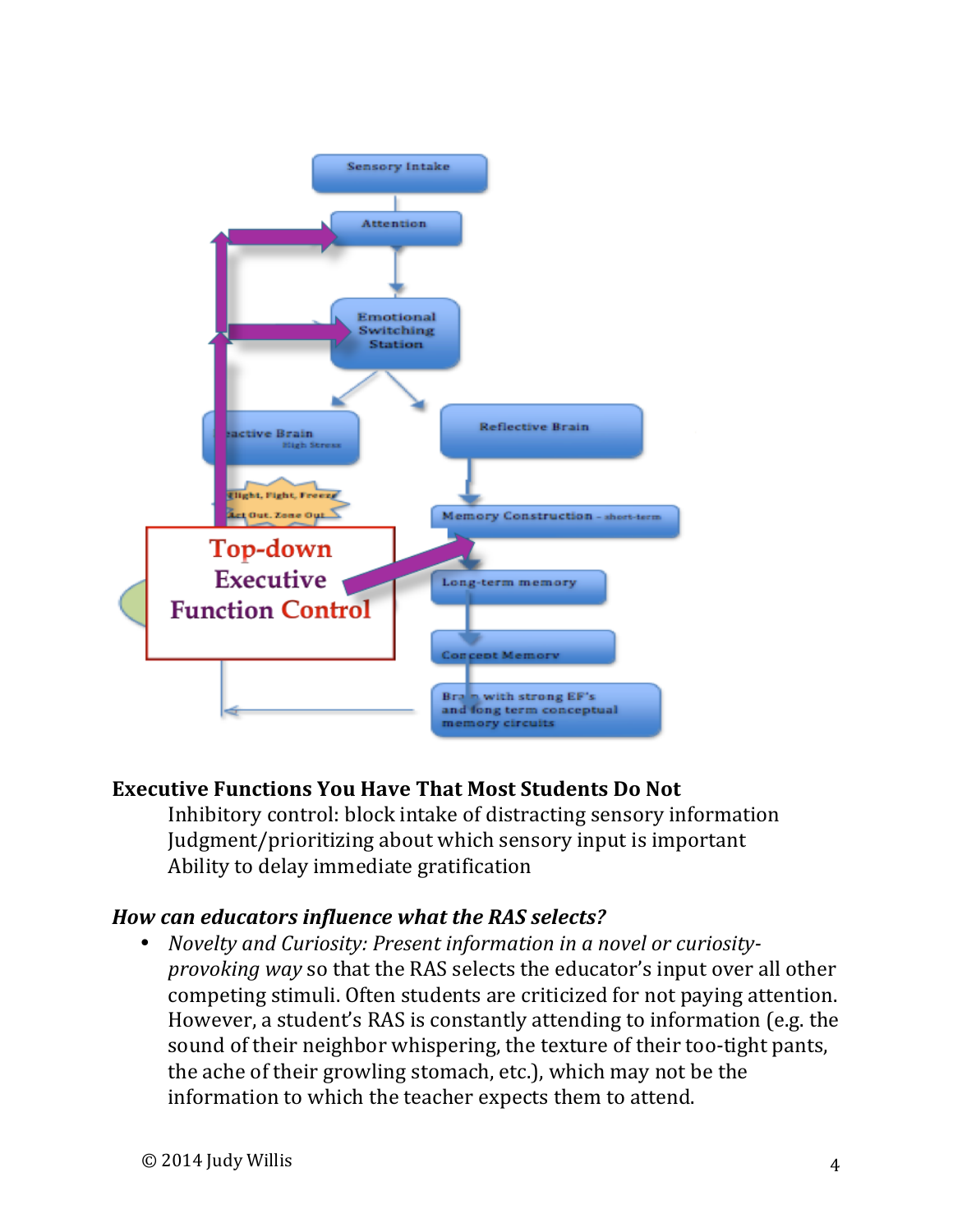## *Strategies that provoke curiosity & prediction to promote attention and sustain focus:*

- **Speaking** in a different voice (cadence, volume) can catch students by surprise.
- Moving in a different way can be unexpected. For example, a teacher can walk backwards before a lecture. This could relate to topics such as: flashbacks in literature, "backward" analysis or hindsight about events leading up to discoveries, historical events, or negative numbers.
- **Suspenseful Pause:** A significant pause before saying something important builds anticipation as the students wonder what you will say or do next.
- Alterations in the classroom, such as a new display on a bulletin board, promote curiosity.

#### How can the principles of advertising support educators in capturing *students' curiosity?*

Advertisers hope to gain the attention, curiosity, and interest of their audience. For example, the "coming attractions" at a movie theatre are meant to leave the viewer wanting more. The trailers are usually edited in a way that is dramatic and attention grabbing. The trailer provides some indication of what the film is about, but leaves out the majority of the details. This technique creates suspense. The viewer, now enticed, wants to see the fulllength movie to see how everything resolves.

Educators can **advertise upcoming lessons** in a similar way. The goal is to provoke curiosity of what's to come. This can be done using a variety of both high and low-tech techniques.

- **Animoto.com or Masher.com**
- Digital Tools for Students: has dozens of digital tools and images that can be used to provoke curiosity about a lesson or unit: **http://studentdigitaltools.wordpress.com/**

# **Sustaining Attention and Engagement**

*Prediction:* After curiosity has been provoked, students will sustain attention if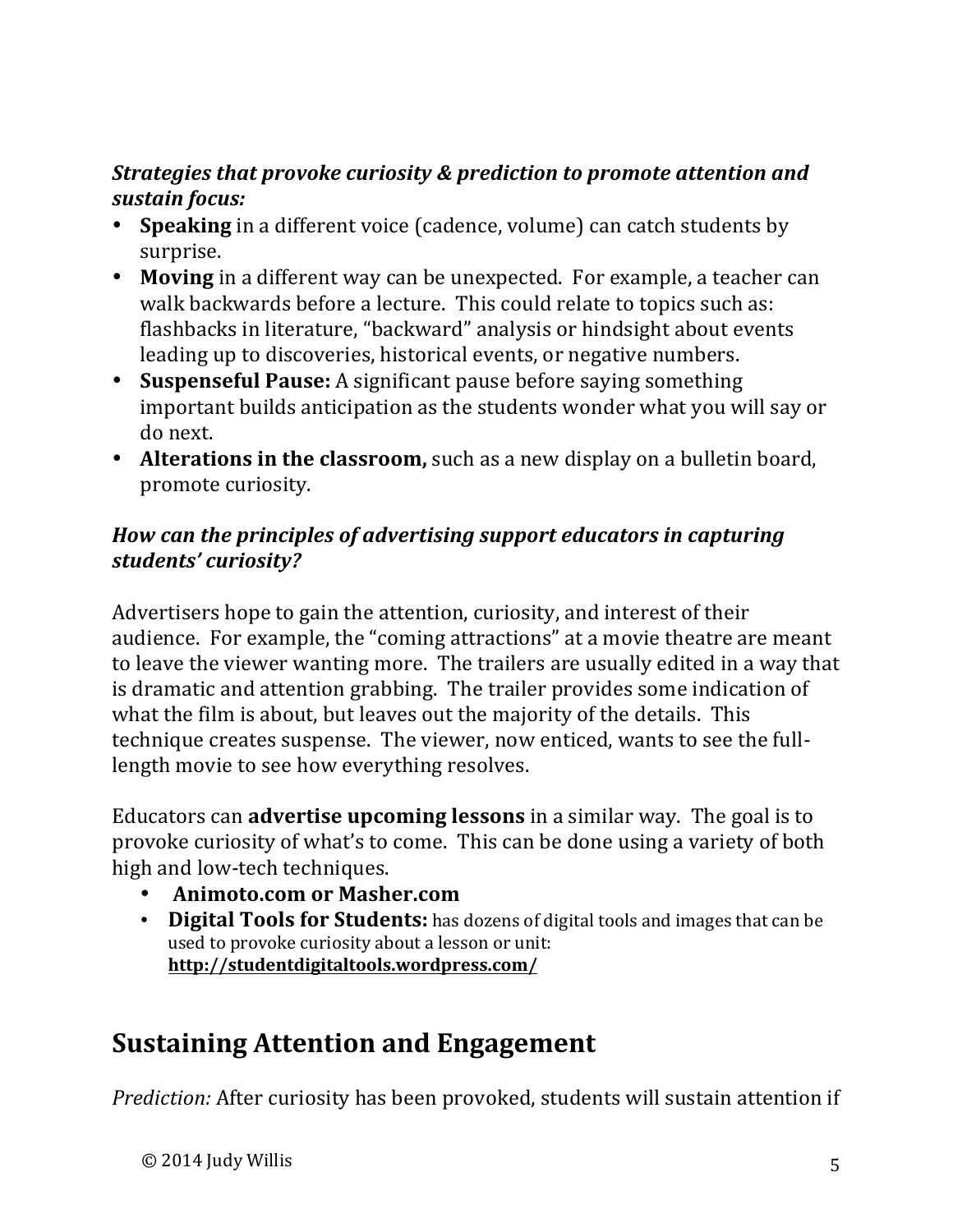they are asked to predict what the curiosity stimulating sight, sound, object, statement, picture, question, etc. has to do with the lesson.

It is important that all students make predictions. To make their predictions powerful students needs to "bet" on their predictions. Options include:

- Writing the prediction on an individual white board or "magic pad" or using an electronic student response clicker.
- App for student responses: www.nearpod.com has an app that provides a digital response system for students. It allows students to respond to polls or quizzes, whole class poll data display, and reports on student performance.

# **Dopamine-Reward System:** Why prediction is so powerful

**Dopamine** is usually thought of as a neurotransmitter. **Neurotransmitters** are chemicals in the brain that transmit signals between neurons (nerve cells). Neurotransmitters allow for information to travel from neuron to neuron throughout the brain.

#### **Power of Dopamine**

Dopamine, when released in amounts that exceed what is needed for carrying signals across synapses, travels throughout the brain. The extra dopamine now acts as a neurochemical with more widespread impact. Increased dopamine is associated with  $(it$  both increases and is increased by) pleasurable experiences and the anticipation of pleasurable experiences. Its release also increases focus, memory, and executive function.

#### **When dopamine levels go up, the following behaviors are more prominent:**

- Pleasure
- Creativity
- Motivation
- Curiosity
- Persistence and perseverance

#### **The following activities increase dopamine levels:**

- Positive interactions with peers
- Enjoving music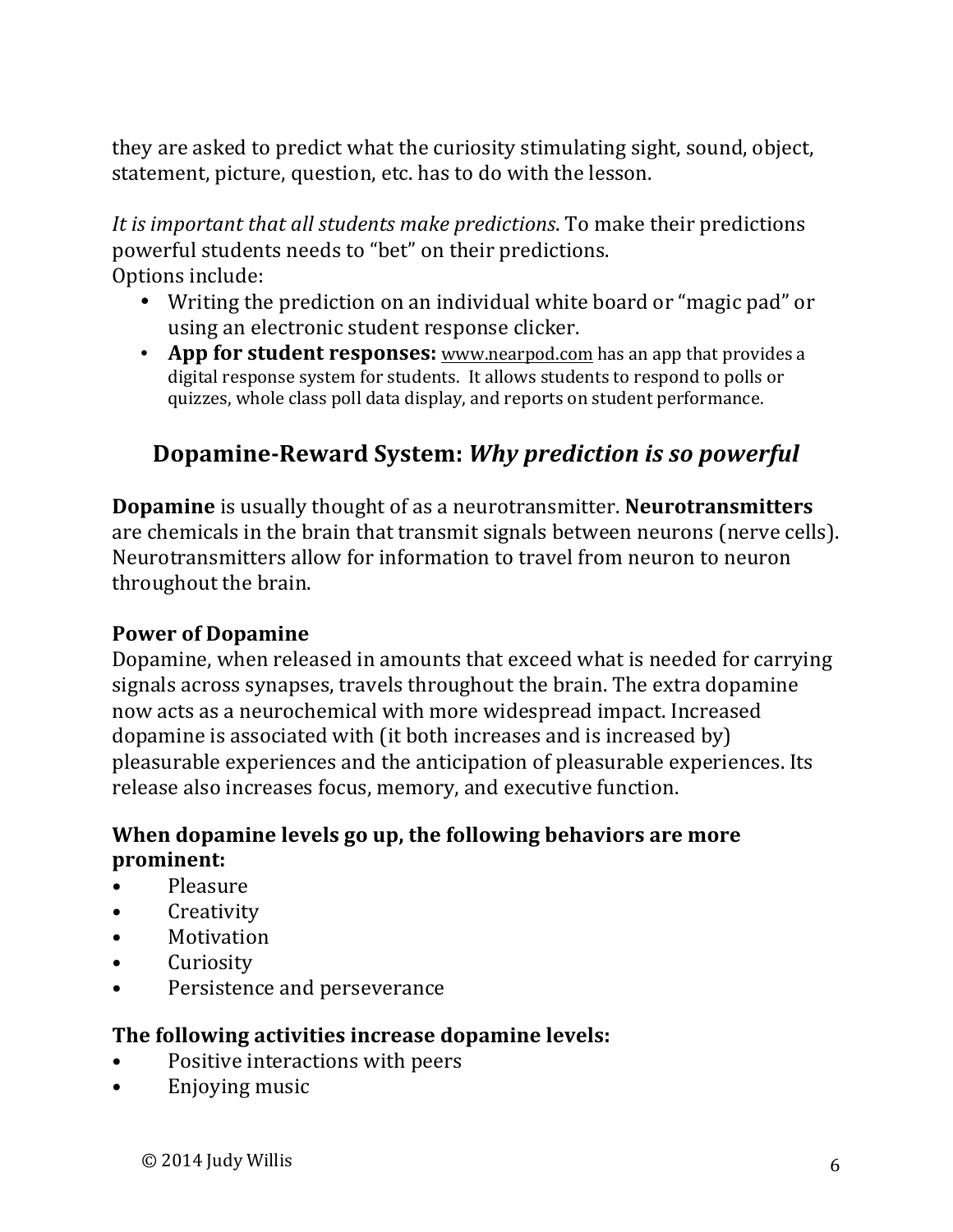- Being read to, or told a story or anecdote
- $\bullet$  Acting kindly
- Expressing gratitude
- Humor
- Optimism
- Choice
- **Movement**
- Feeling the intrinsic satisfaction of accurate predictions and *challenges achieved*

## How can key points be emphasized throughout a lesson?

The above suggestions are often used at the outset of a lesson to alert students' attention to the fact that something new and important is being introduced. Throughout a lesson however the teacher is usually presenting information that represents varying degrees of importance. For example, in describing human anatomy a teacher might want students to understand the parts of the digestive system. Some anatomical structures are more important for understanding how the digestive system works than others. How can the teacher alert students to the most important information?

- Color: The teacher uses a set of colored markers when writing notes on the board. Green could represent that a piece of information is important, yellow could represent even more importance, and red could represent the most important "take home message". The students will also use colored pens or pencils to write their notes. This system also helps students when reviewing information later.
- **Hat:** During an oral presentation, when notes are not being used, a teacher could wear a hat and turn the bill of the hat in different directions to indicate levels of importance.

# **Key Understandings from Neuroscience About Attention**

- Novelty (*pattern* change) promotes attention.
- Prediction (possibility of reward-*pleasure*) sustains attention.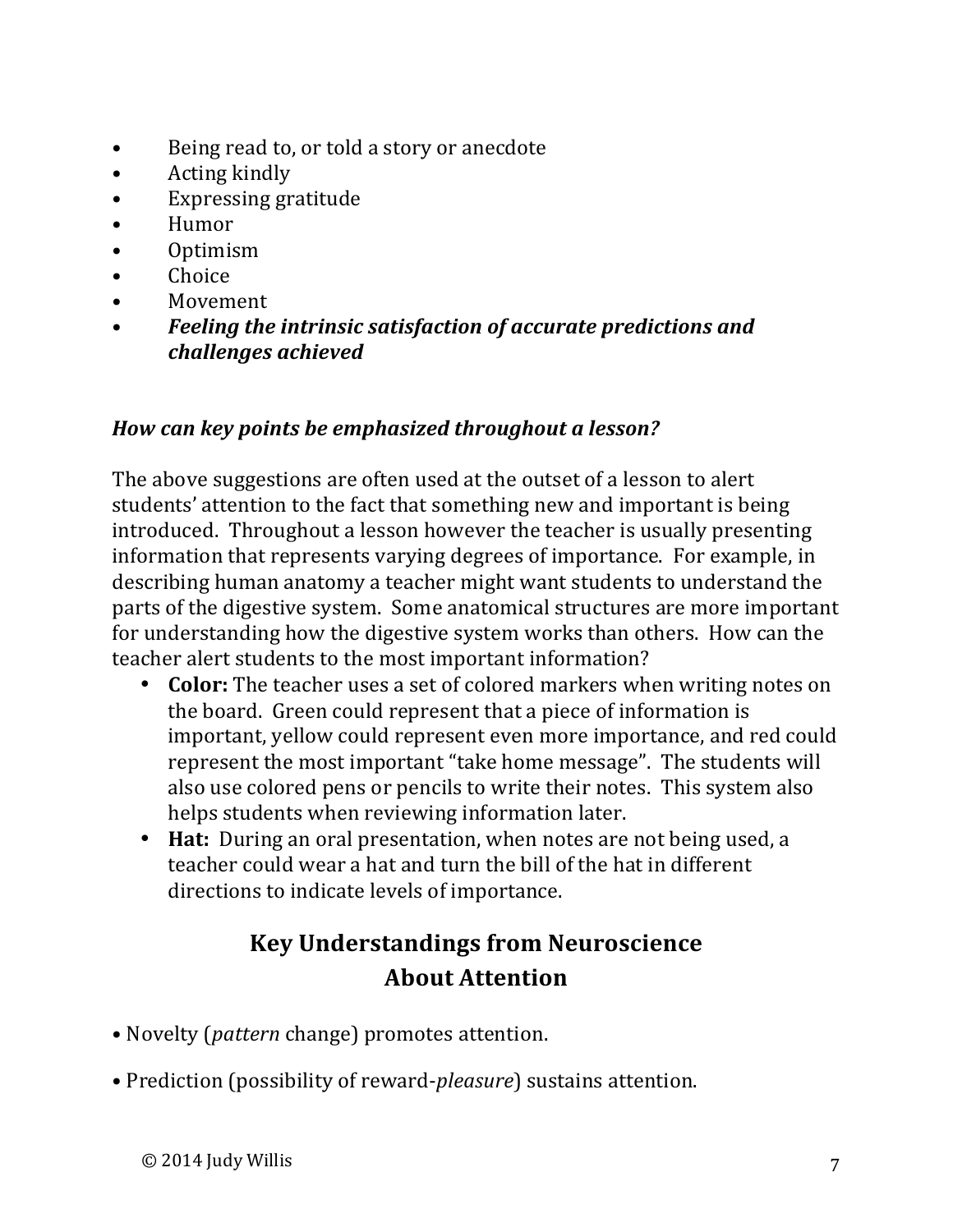• Expectation of *pleasure* motivates attention, effort and memory. Dopamine release "fuels" *pleasure*. 

#### *Things to consider when planning a lesson geared toward reaching and sustaining student attention and engagement:*

- Will your information get through the students' RAS filters (low stress high curiosity/interest)?
- In planning your instruction consider: Does the RAS input signal danger?
- What will arouse curiosity?
- How will all students predict the links between the cause of their curiosity and the topics of the lesson? How will they "bet" on their predictions?

# **The Impact of Emotions on Learning and Memory**

#### **Common teacher concerns:**

Some of my students 'act out' or 'zone out' in class. What can I do? *What* we do for students who do not "get it" and for those who already "have it"?

This section answers the above questions with information about attitude, the amygdala, and achievable challenge.

# **The Emotional Filter**

**Amygdala:** The amygdala is a part of the limbic system that is found in the temporal lobe of the brain. The amygdala can be thought of as a "fork in the road" or a "switching station" on the way to the "thinking brain" (prefrontal cortex). Stephen Krashen described this as the "affective filter."

- After information passes through the RAS, it enters the amygdala. The amygdala then directs the information to one of two places.
- The information can be sent to either the lower REACTIVE brain or to the REFLECTIVE "thinking brain" (prefrontal cortex).
- In the reactive lower brain, information is responded to with an automatic fight, flight or freeze response.
- In the reflective "thinking brain" (prefrontal cortex) conscious thought, logic, and judgment can be used to respond to new information.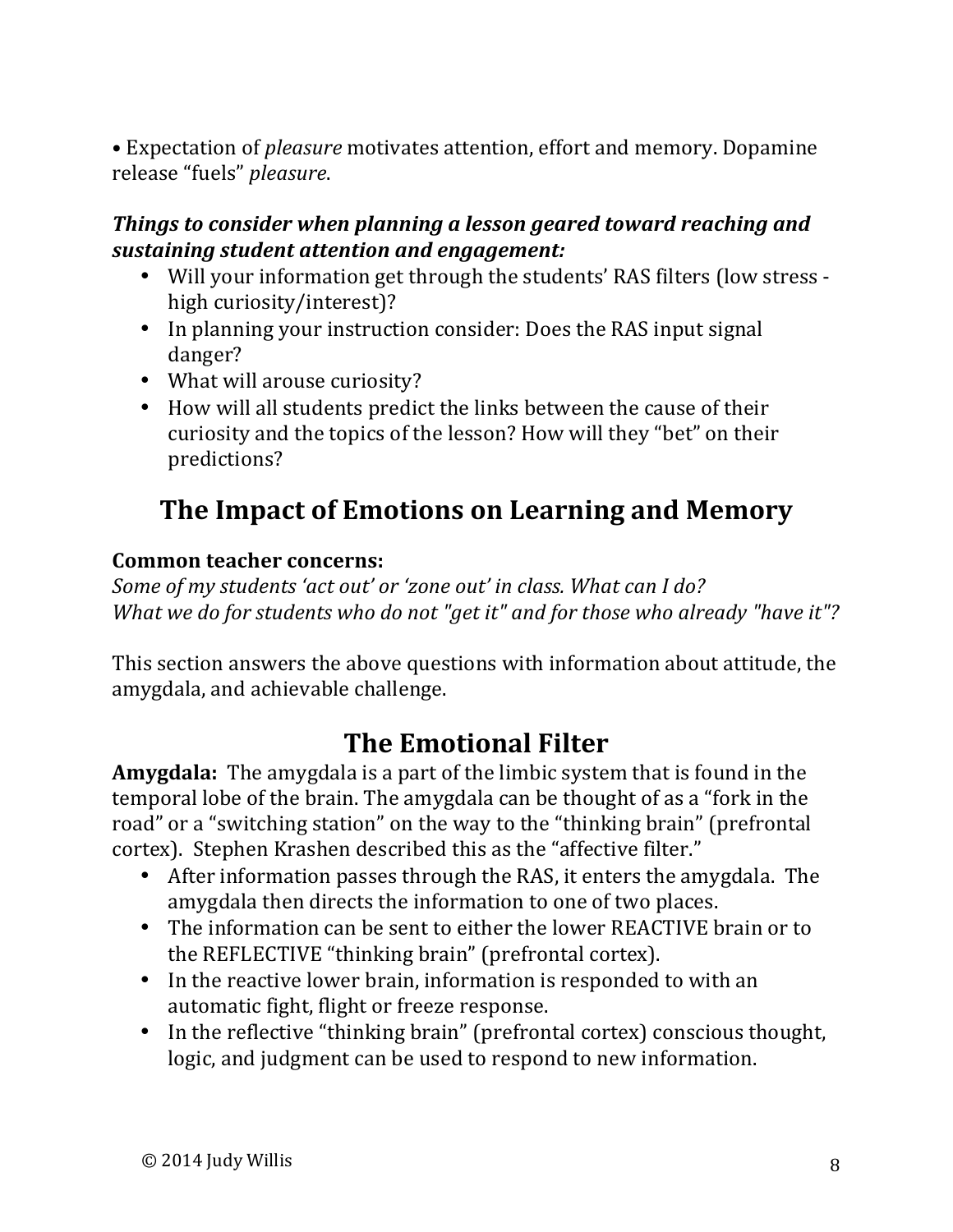

## *What determines if the amygdala directs information to the reflective* "thinking brain" (prefrontal cortex) or to the reactive lower brain?

When a person is in a state of high or sustained **stress** or **fear**:

- New information coming through the sensory intake areas of the brain cannot pass through the amygdala's filter to gain access to the reflective prefrontal cortex.
- Incoming information is conducted to the **lower, reactive brain**.
- The lower, reactive brain has a limited set of behavior outputs: fight, flight, or freeze animals – "act out" and "zone out" in students. *Be aware* of students who act engaged, but are bored or fearful of failing to achieve highest goals.
- Stress can reduce the ability of the hippocampus and prefrontal cortex to promote efficient working memory, emotional self-control, and attention focus.

## **Sources of school-related stress:**

- Until the prefrontal cortex (PFC) is more mature, students are more reactive than they are reflective, especially when they perceive stress.
- Stress comes in many forms for students:
	- $\circ$  The boredom of already having mastery of the information being taught
	- $\circ$  No personal relevance: not being sufficiently interested in a topic or aware of how the topic relates to a student's own interests or prior knowledge
	- $\circ$  Frustration of previous failures, being confused, and falling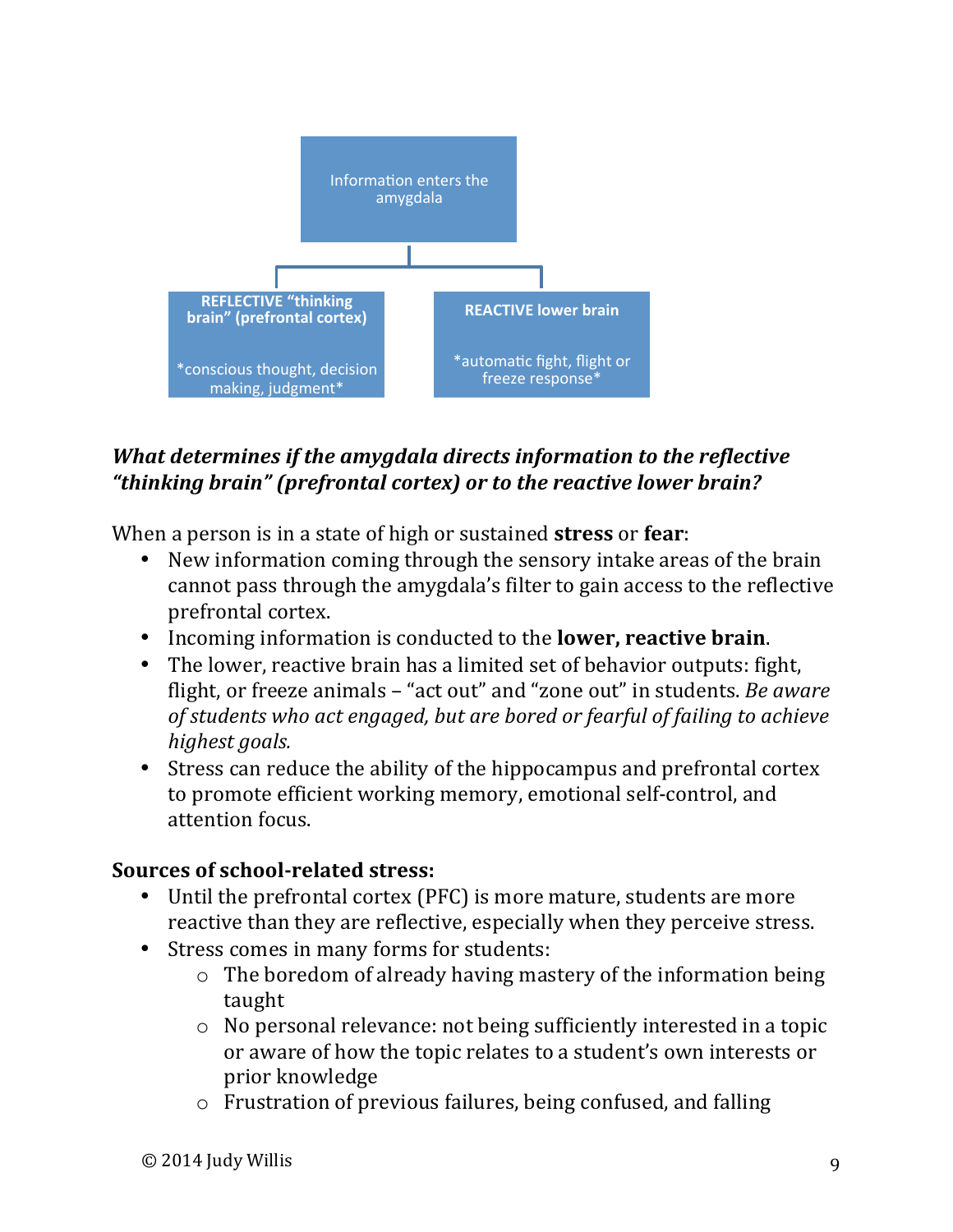behind. This is equally stressful for students who get failing grades and for students who repeatedly fail to achieve the goal they (and *their parents)* set such as #1 in the class or all "A's"

 $\circ$  Fear of being wrong if asked to speak in class, answer questions, or present their work orally

# **Promoting Transfer of Input through the Emotional Filter**

#### **Reducing Stress**

If stress is reduced, and a person is in a **relaxed and alert state**, information can pass through the amygdala and on to the **reflective** "thinking brain" **(prefrontal cortex)** for long-term memory and executive function processing. Students can build skills that allow the prefrontal cortex to over-ride the lower brain's reactive impulses.

- Participating in new learning requires students to take risks that are often beyond their comfort zones. Steps should be taken to reduce stress during these times.
- Students can learn how to become aware of their own stress and strategies for relaxing and refocusing.

## **Teach Students about Their Brains**

Learning how the brain processes input helps students develop more reflective PFC control over their reactive lower brains.

#### **Related Articles and Websites:**

*How to Teach Students about the Brain link:* http://www.radteach.com/page1/page8/page44/page44.html

*<i>What You Should Know about Your Brain* link: http://www.radteach.com/page1/page8/page45/page45.html

## **Promote Growth Mindsets**

People with a *fixed mindset* believe they are born with a certain amount of intelligence and skill, and that is all they will ever have. They believe that once they fail, there is no point in trying again, because they have reached their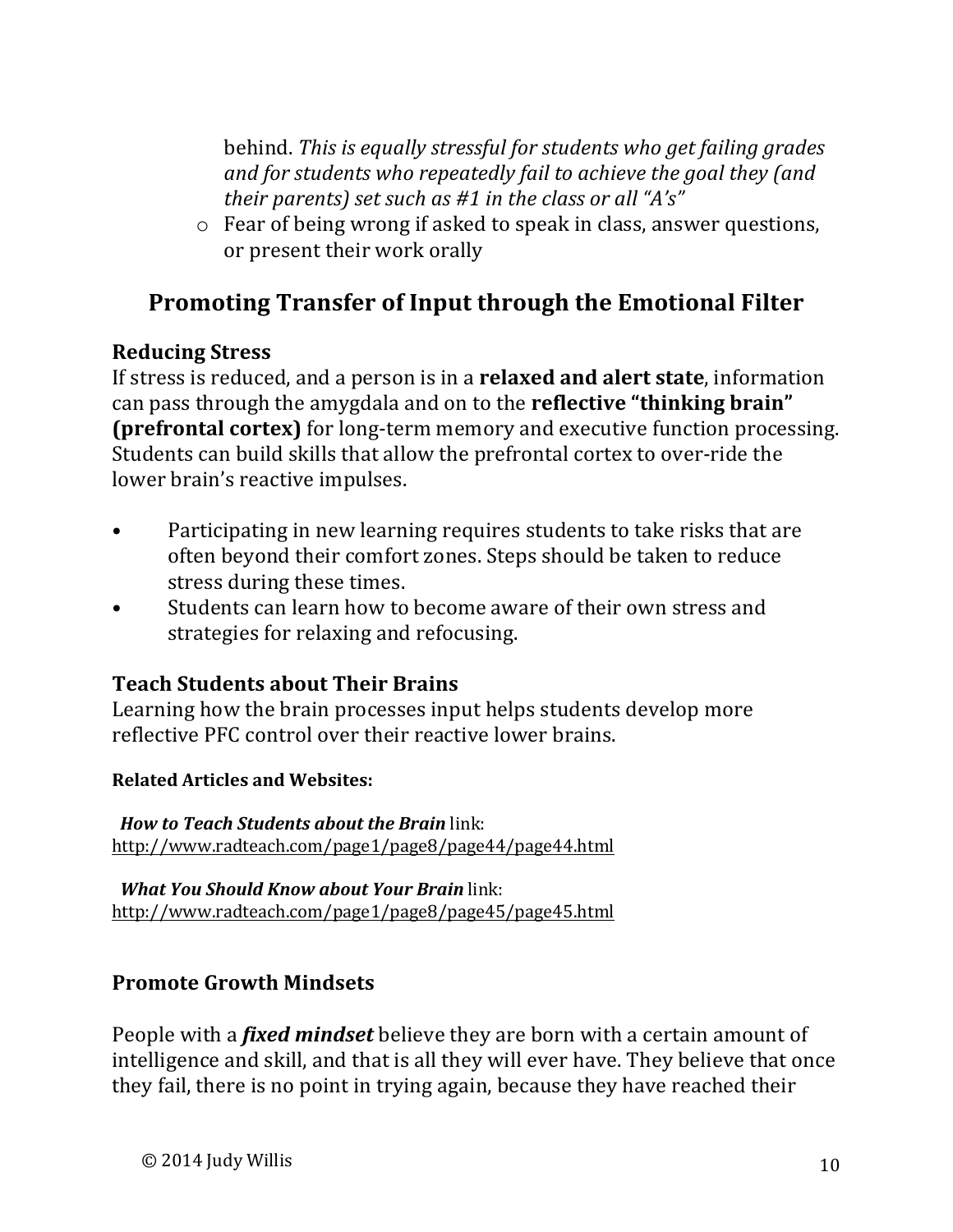limit. 

Those with a *growth mindset* believe that people are given a certain amount of intelligence and skill, just as they have a certain body type, but that people have the potential to grow their intelligence and skill with hard work, just like a muscle. (Carol Dweck)

# **The Video Game Model for Mindset, Engagement, and Perseverance**

# **The Brain Seeks Patterns and Pleasure**

Video and computer games are compelling because they offer individualized *achievable challenges and frequent feedback of incremental progress that are* physiologically rewarded with the intrinsic satisfaction produced by the brain chemical *dopamine*.

At the outset, a player is presented with a goal. The player begins at level one, and through trial and error (*feedback*) builds enough skills to ultimately pass level one.

The next level challenges the player's newly developed skills, but ultimately, through sustained effort, practice, and persistence the player succeeds and continues to progress through the levels.

The player receives ongoing feedback and the dopamine boosting pleasure of *incremental goal progress* – reaching the next level. She feels the pride of knowing that her effort caused her success (intrinsic reinforcement). The player then seeks the greater challenge of the next level so she can continue to experience the pleasure of dopamine reward.

# **The Video Game Model in the Classroom**

## **Video Game Model Includes:**

- Goal buy-in
- Individualized achievable challenges
- Frequent feedback or awareness of incremental goal progress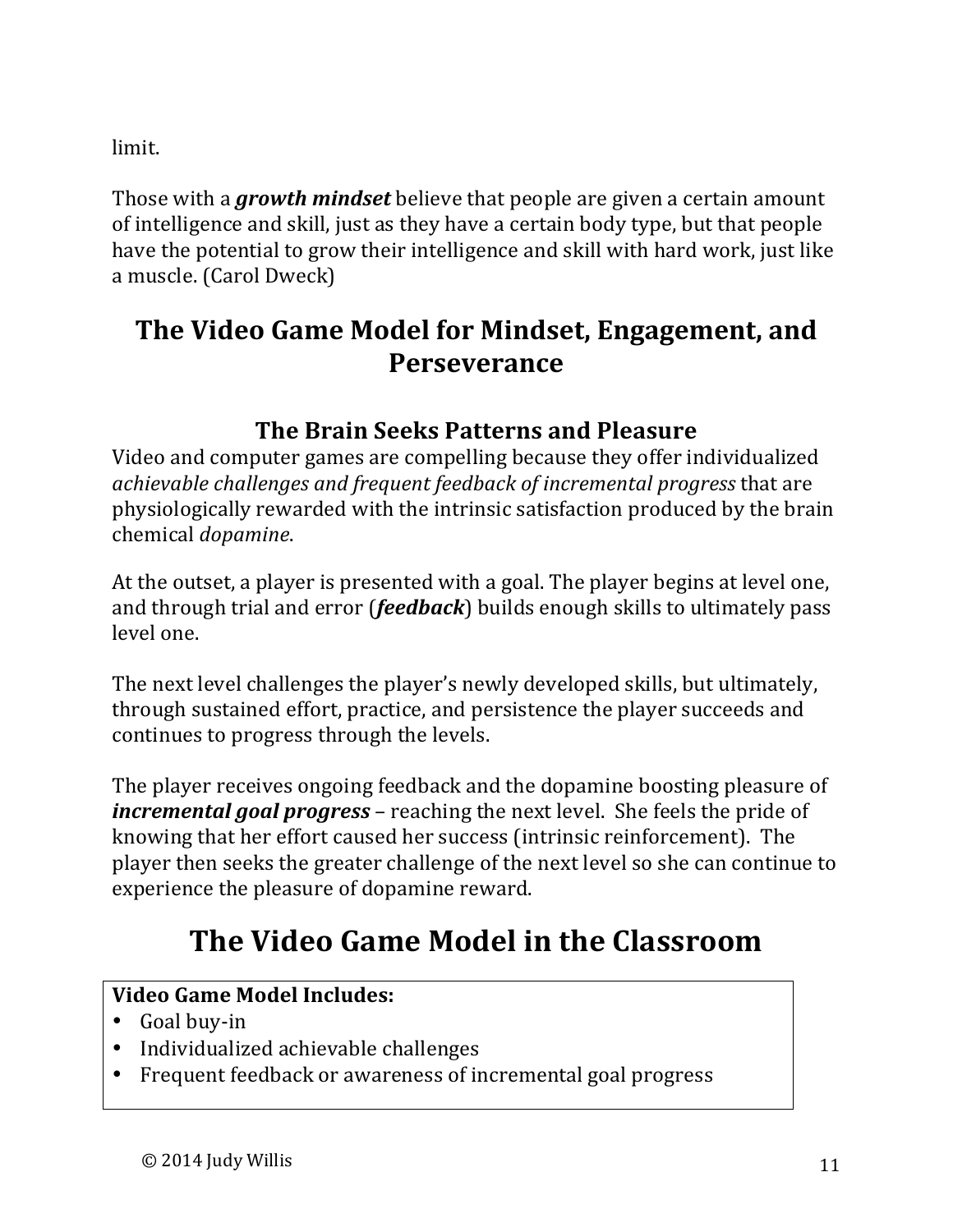# **Goal Buy-in – Personal Relevance**

With goals designed to connect with students' interests and authentic performance tasks that they consider relevant, students want the knowledge tools they need to succeed. Students are then in the ideal state for motivated, attentive learning because they want to know what they have to learn.

## **Examples of Personal Goal Relevance**

- Connect a unit with current events
- Read aloud something curious that relates to the topic at hand
- Personalize information by connecting the topic to a person or place relevant to students (e.g. book author anecdote). Before a lesson or unit, tell a *narrative* about the life of the author, scientist, historical figure, or mathematician when he/she was about the age of your students
- Discuss the "So what?" factor. How the topic connects to the "real world" or to their lives.
- How are they going to use the new information after you teach it to them (e.g. project, performance task, teach it to younger students)?

#### Your Self-Assessment For Buy-In: How will I promote buy-in?

- How will I gather and use knowledge about my students to inspire their interests in new learning?
- How will I relate the value of the learning beyond the classroom?
- Do I engage students in using what they learn beyond the classroom?
- Do I use the power of questions and "I wonder..." statements to engage students' attention and thinking?
- Do I pursue learning myself so that I model the endless nature of mastering new concepts and abilities?

## **Achievable Challenge** *Lower the Barrier, Not the Bar*

#### *What* we do for students who do not "get it" and for those who already *"have it"?*

An **achievable challenge** is one in which a student has the capacity (or skills to develop the capacity) to meet an ambitious goal. As Goldilocks would say, the challenge is "not too hard, not too easy, but just right!" An achievable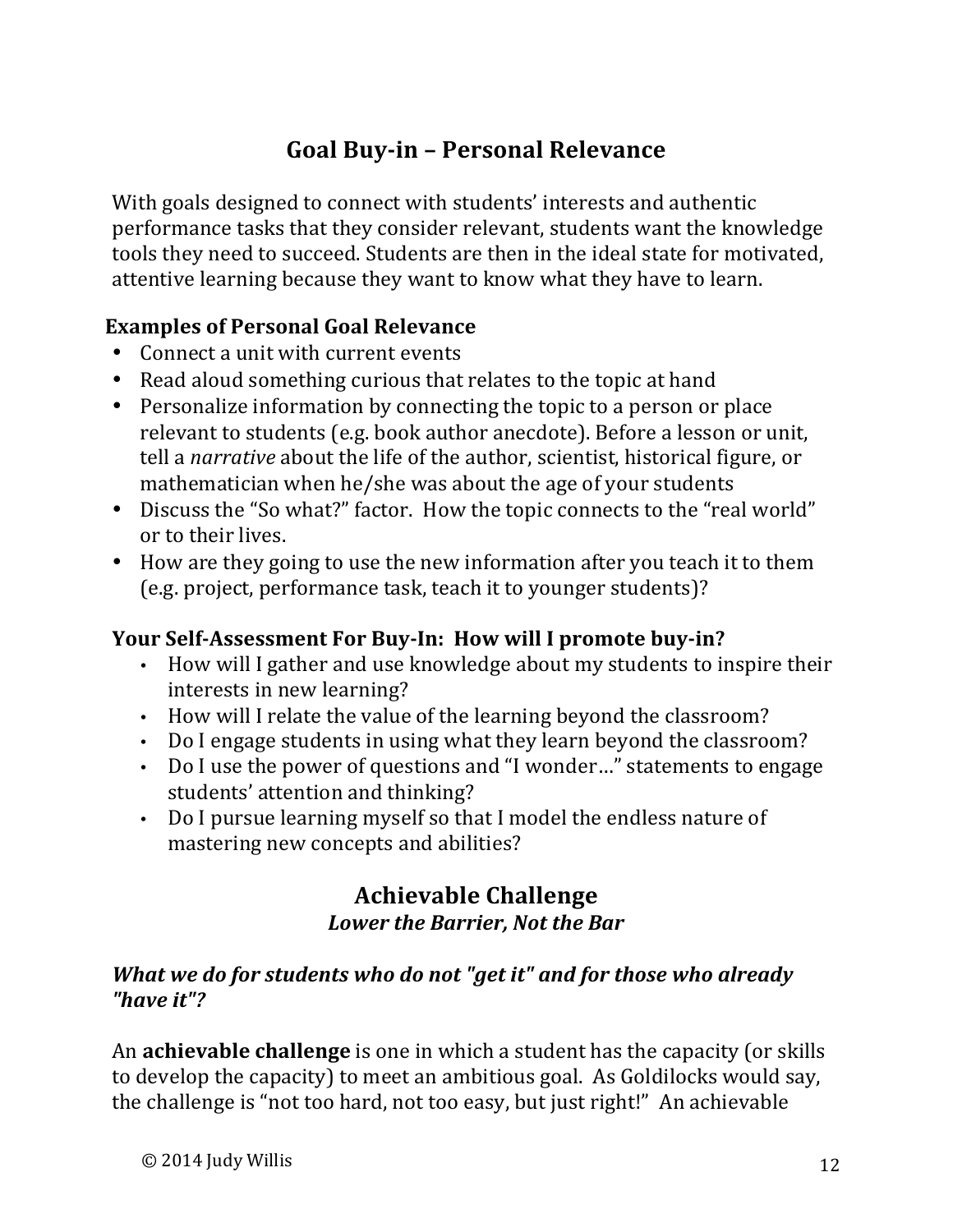challenge exists within Vygotsky's "zone of proximal development".

If a challenge is too easy a student will become bored, which leads to stress, and ultimately disengagement from learning. If a challenge is too difficult a student will experience frustration and hopelessness, which, if sustained or frequent, also leads to excessive stress. However, when facing an achievable challenge that is just within their reach, students avoid the detrimental states of stress, and the amygdala is able to pass information to and from the prefrontal cortex. 

## Achievable challenges prevent stress by avoiding boredom and

**frustration:** One way of helping students to develop a growth mindset is to provide them with achievable challenges and alert them to their progress.

#### **Achievable challenge lowers stress by reducing boredom and frustration** and motivating perseverance and effort.

Students are most motivated by the *expectation* of a dopamine reward when they learn at their individualized levels of achievable challenge. Providing students with achievable challenges reduces the reactive states resulting from the stress of boredom or frustration and promotes the intrinsic motivation of the video game *model*.

In the ideal video game *model* all students would be learning in their personal zone of achievable challenge at all times. Frequent and ongoing assessments would guide the setting and resetting of instruction and skill practice throughout learning with the individual support needed to sustain the student's efforts to overcome setbacks and obstacles.

Although this individualization is not possible for all students, options will increase as technology provides resources for online learning "games", lectures (flipped classroom), and enrichment opportunities for students already at mastery. While some students build basic math facts within their personal zone of achievable challenge with well-designed, interactive online learning programs, their teacher can guide others on inquiry projects and collaborations.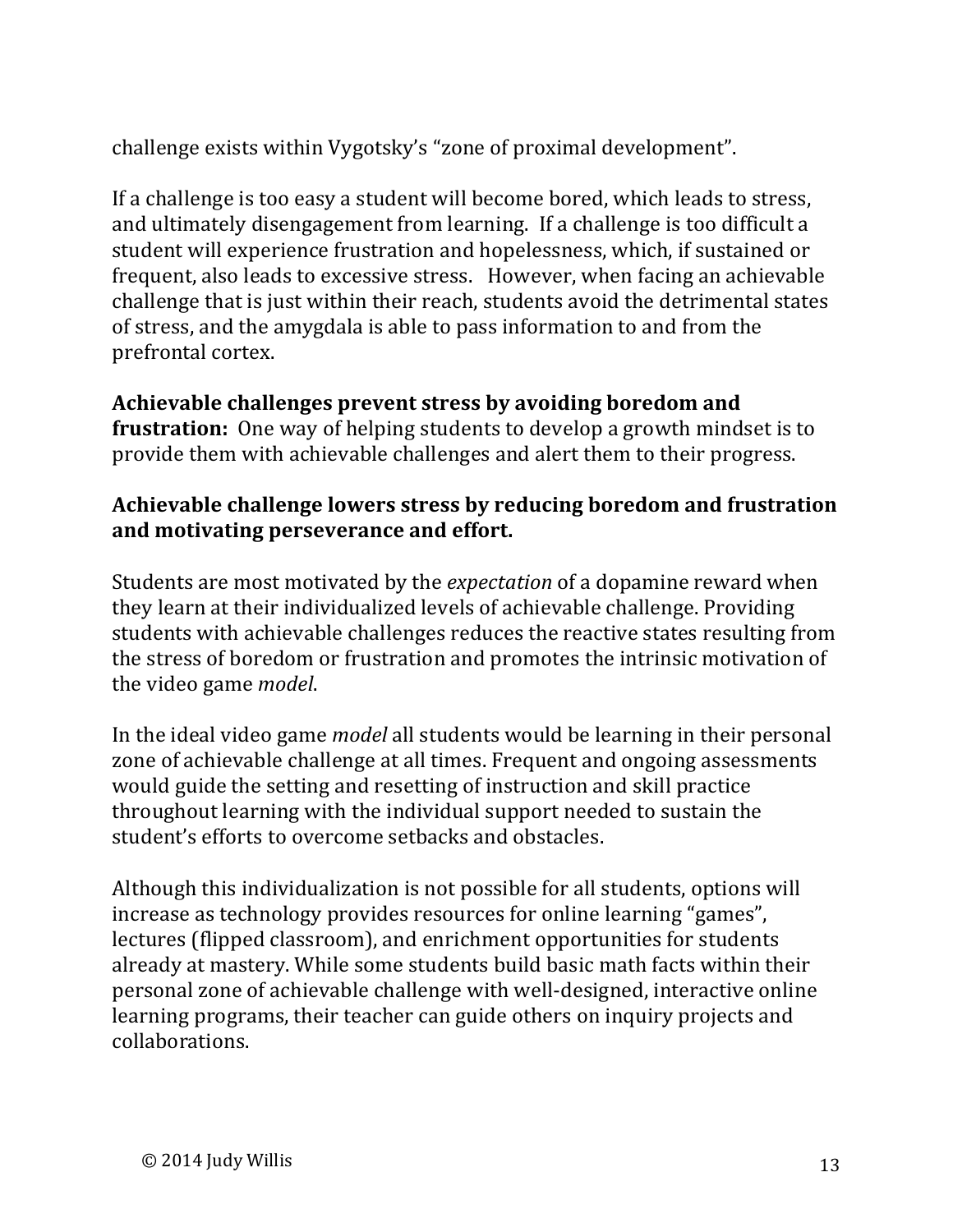## *What can teachers do to enable students to work within their achievable* challenge level?

## Lower the barriers, not the bar:

Communicate high expectations for all students and provide differentiation and support so students can achieve their goals. At the start of a unit clearly define the learning goals, success criteria, and types of assessments. Take time to provide examples of how students' interests will be incorporated into their learning and how their strengths will be included in the assessments.

- Use pre-assessments
- Activate prior knowledge
- Offer flexible groups
- Use scaffolding and enrichment

## **Scaffolding/Enrichment**

- Key vocabulary lists with pictures and definitions, vocabulary pantomime
- Manipulatives for addressing misunderstandings in math
- Reading comprehension strategies to help all levels of readers read appropriately challenging texts (variety of levels of reading and alternatives such as video and audio sources of foundational information). These are explained in more detail below such as learning self-questioning strategies such as turning subheadings of texts into questions to answer as the chapter is read, jigsaw, "talk back to text", three color highlighting
- Give students the opportunity to discuss ideas before offering responses to questions (pairs or small groups). This is especially useful for students developing mastery of English as a new language or in foreign language classes before they respond orally in the foreign language.

#### **Increase reading comprehension of challenging texts with the following strategies:**

**1) "Talking Back to the Text"** is an interactive reading strategy that helps students become personally engaged with what they read. Students begin by writing questions and prompts on post-it notes or other small papers that they can insert into their text. Some questions are prediction questions the student will answer before reading while others will be responded to while the student is reading.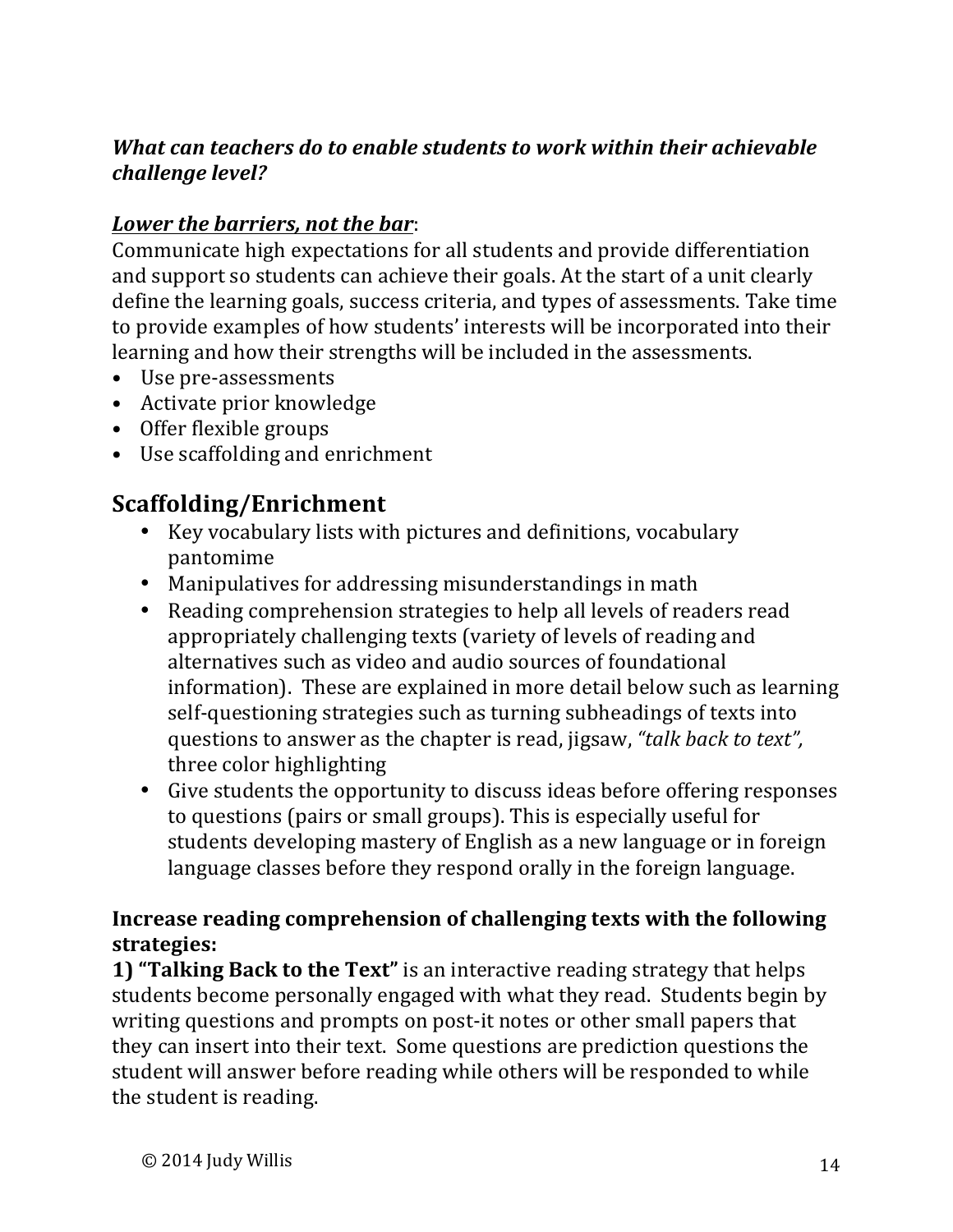- Before reading the students writes and answers prediction questions:
	- $\circ$  I think you'll be telling me...
	- o I already know things about YOU so I predict.....
- **During reading** students can complete the following questions or prompts:
	- $\circ$  You are similar to what I have learned before, because you remind me of...
	- $\circ$  I would have preferred a picture of...(or sketch/download their own)
	- $\circ$  I didn't know that and I find it interesting because ...
	- o I disagree because…
	- $\circ$  This is not what I expected which was...
	- $\circ$  This gives me an idea for ...
	- $\circ$  I want to know more about this than you have to offer. I'll find out by…
	- o I have a different way of interpreting *this* information, which is...
	- $\circ$  I won't let you get away with this statement, so I'll check your source by ……
	- $\circ$  This could be a clue to help me answer the "Big Question" because…
	- $\circ$  I think this will be on the test because...

# **2) "Highlighting with Three Colors"**

# **3) Improve reading comprehension with the "think-aloud" strategy**

At home students should say out loud what they are thinking while reading, solving a problem, or answering questions. You can model this while reading a text in the classroom. Pause to illustrate to your students what you are thinking as you are reading the text.

# **Online Learning Games for Scaffolding and Enrichment:** These can be used

for skill practice and feedback at the student's individual level of readiness

**Edutopia links** to my blogs about *On-Line Learning Games* for foundational knowledge and practice: http://www.edutopia.org/technology-integration-research-evidencebased-programs

#### **Online Learning Game Resources:**

- Graphite is a free service listing many apps, games, websites, and digital curricula. http://www.graphite.org.
- EdSurge Product Reviews https://www.edsurge.com/p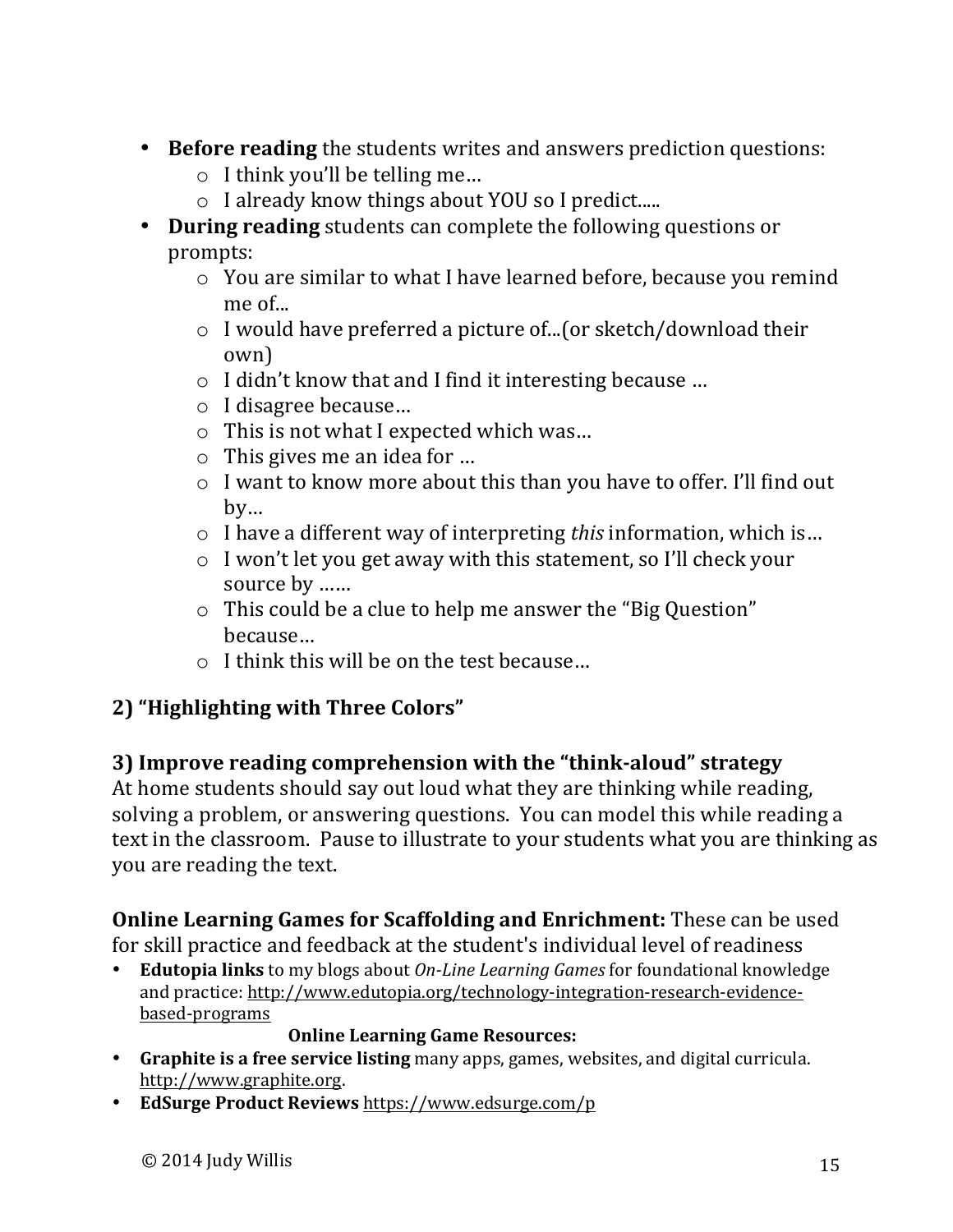- **ClassroomWindow** classroomwindow.com
- Ednak: peer-reviewed tools of education technology http://www.ednak.org/
- **Budget Hero** (http://www.graphite.org/website/budget-hero) is an online game for building foundational knowledge about the United States and financial policy for students in grades 9-12. The website offers over thirty outside resources about budget, policy, and government information. The learning play offers authentic performance tasks about budgetary expansion, taxes and cuts. Students get feedback about the results of their actions.

*Newsela.com:* Archive of more than 500 articles each **at five reading levels**, organized by category and reading standard. Students take quizzes and view progress

## **Resources for Learning Differences:**

- **Instructional videos for educators/parents:** http://www.uctv.tv/health/ University of California's Health Channel features videos about e.g. autism, brain injury, mind-body connection, nutrition, child development, sleep disorders, stress, teen health, and brain development
- Learning disability resource recordings: SERU (Special Education Resource Unit) website. Scroll all the way down to the bottom of the page to find the recordings. http://web.seru.sa.edu.au/Workshops.htm

# **Frequent Formative Assessment, Ongoing Feedback, & Awareness of** *Incremental Progress*

Students will experience the *intrinsic pleasure of incremental progress* if they experience ongoing formative assessments with feedback, reteaching, opportunities for self-corrections, and metacognition. With this exposure students can build understanding and progress at achievable challenge levels of success. In general we experience an intrinsic reward when we realize that we are making progress due to our practice and effort. Even noticing small changes can be helpful. For example, having students keep a graph of how their reading fluency improves depending on how much they practice can be very motivating.

The **video game model** gives students the opportunity to recognize both the **intrinsic pleasure** of incremental progress ("I got it" experience) and the cause/effect that putting in **effort** towards practice and review brings them progressively closer to their goals.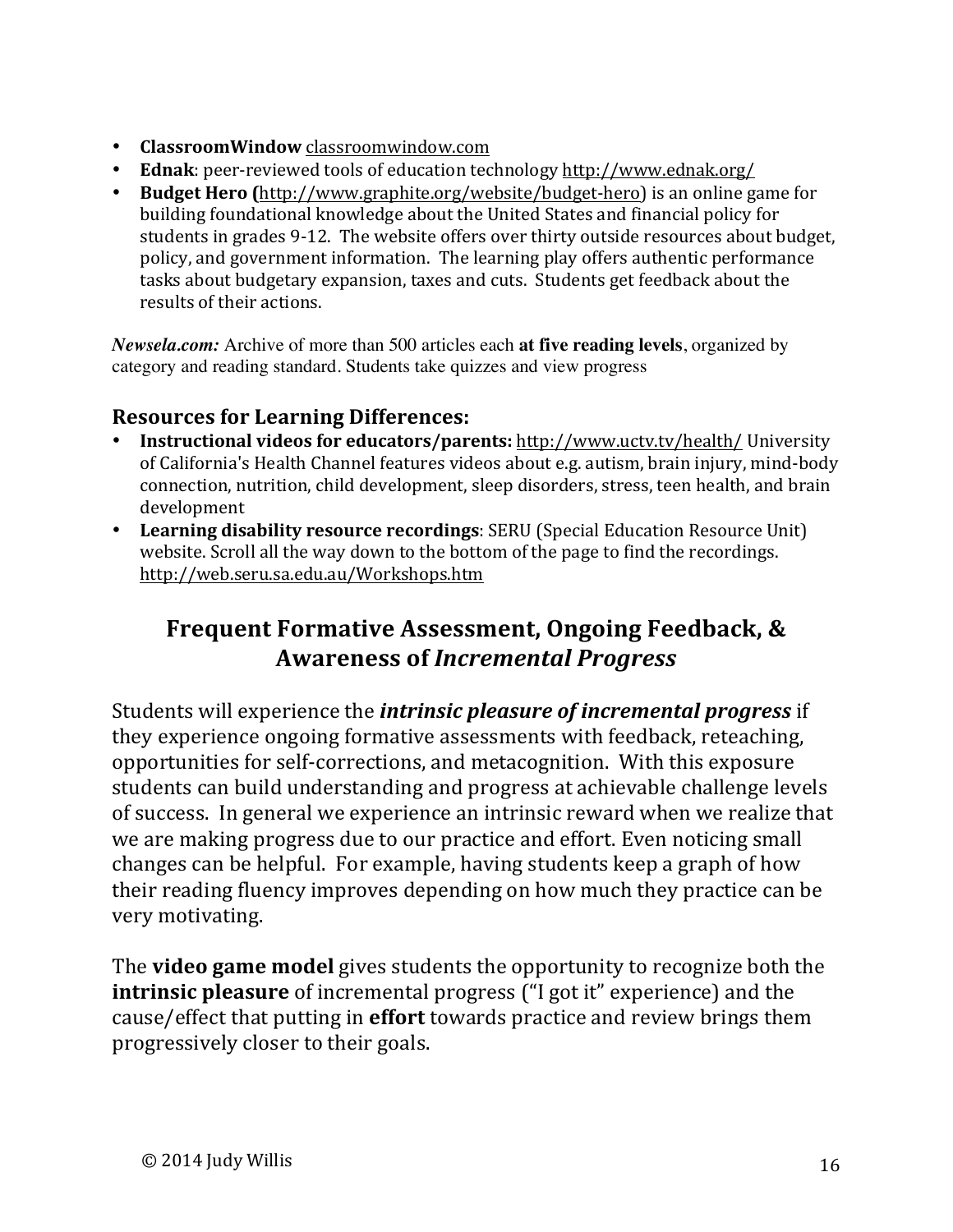# **Effort=Progress to Goal Graphs**

Help your students use graphs to see the connection between their work, practice, effort, and their progress. Goals can range from time spent preparing for tests, number of answers correct on spelling tests, to progressing up rubric levels of proficiency in any subject. Help students build their own goaldirected behavior patterns by selecting the progress points they want to achieve on route to the final goal. Use small post-its or write in pencil when they believe they can reach each goal subdivision. As they progress they examine the accuracy of their projections and revise subsequent goal achievement dates and strategies accordingly. Sample graphs: www.onlinecharttool.com

## **Analytic Rubrics for Incremental Progress Awareness**

**Analytic rubrics** are consistent with the amygdala positive benefits of the video game model of achievable challenge and incremental progress. Rubrics allow all students to:

- Understand what is expected and how they can achieve steps of incremental progress along the way toward overall goal
- Experience the choice (a dopamine booster) of achievable challenge where they will focus effort
- Develop metacognitive awareness so they can self-motivate (dopamine from intrinsic gratification)

**(**REFERENCE: Nancy Pickett and Bernie Dodge. *"Rubrics for Web Lessons."* October 2001) 

#### **Rubric Generator Websites**

http://www.teachervision.fen.com/teaching-methods-andmanagement/rubrics/4524.html#ixzz1d2xZeJck http://www.teach-nology.com/web\_tools/rubrics/ http://rubistar.4teachers.org/index.php

http://myt4l.com/index.php?v=pl&page\_ac=view&type=tools&tool=rubricmaker Audio feedback can also be left in documents that are turned in through **turnitin.com** 

# **Your Challenges and Opportunities Start with One Student**

• Start with your achievable challenge – you need the validation of success to keep your dopamine-effort up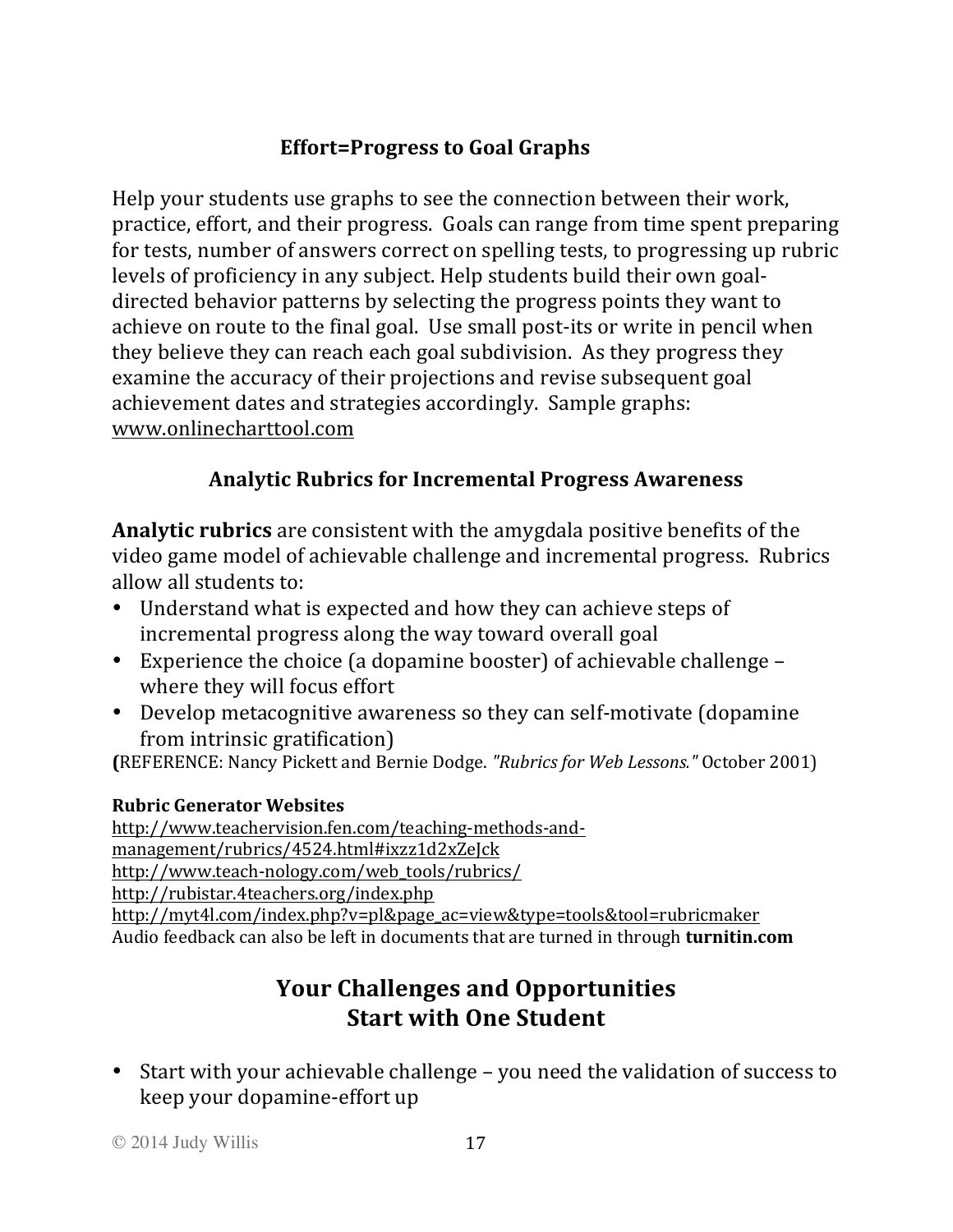- Select one student where your efforts to "individualize" will have evident impact
- Be alert for improvements: ambient classroom noise, tardiness, more participants in discussions, more good questions, less disruptive classroom behavior

# **Emotion Summary**

• Emotions influence where new information is processed in the brain. For learning to become memory it must be directed through the emotional filter (amygdala) along the route to the reflective, higher brain  $-$  the prefrontal cortex.

• High stress reduces information flow through the amygdala (emotional filter) to and from the cognitive/reflective brain (Prefrontal Cortex – PFC).

• During high stress, the survival instinct takes reactive control and responses are directed by the involuntary "lower" brain with output limited to fight/flight/freeze responses (act out/zone out).

• The mammalian brain is wired to withhold effort when experience predicts a low probability of success.

• The human brain can be "rewired" to reverse effort withholding when instruction follows the video game *model*: buy-in, achievable challenge, and frequent feedback of *incremental* goal progress.

• The power behind the video game "model's" impact on motivation and perseverance is the intrinsic reinforcement of the *dopamine*-reward response to accurate predictions and feedback of challenges achieved.

• Goals that are clear, personally relevant, and believed to be achievable challenges are needed to promote brain "buy-in" and effort when previous efforts have not yielded goal success.

#### To promote a positive attitude so that information gets to the prefrontal **cortex (PFC):**

Use curiosity promoting questions/demonstrations and make learning personalized for "buy-in"

Have students work in their zone of "achievable challenge"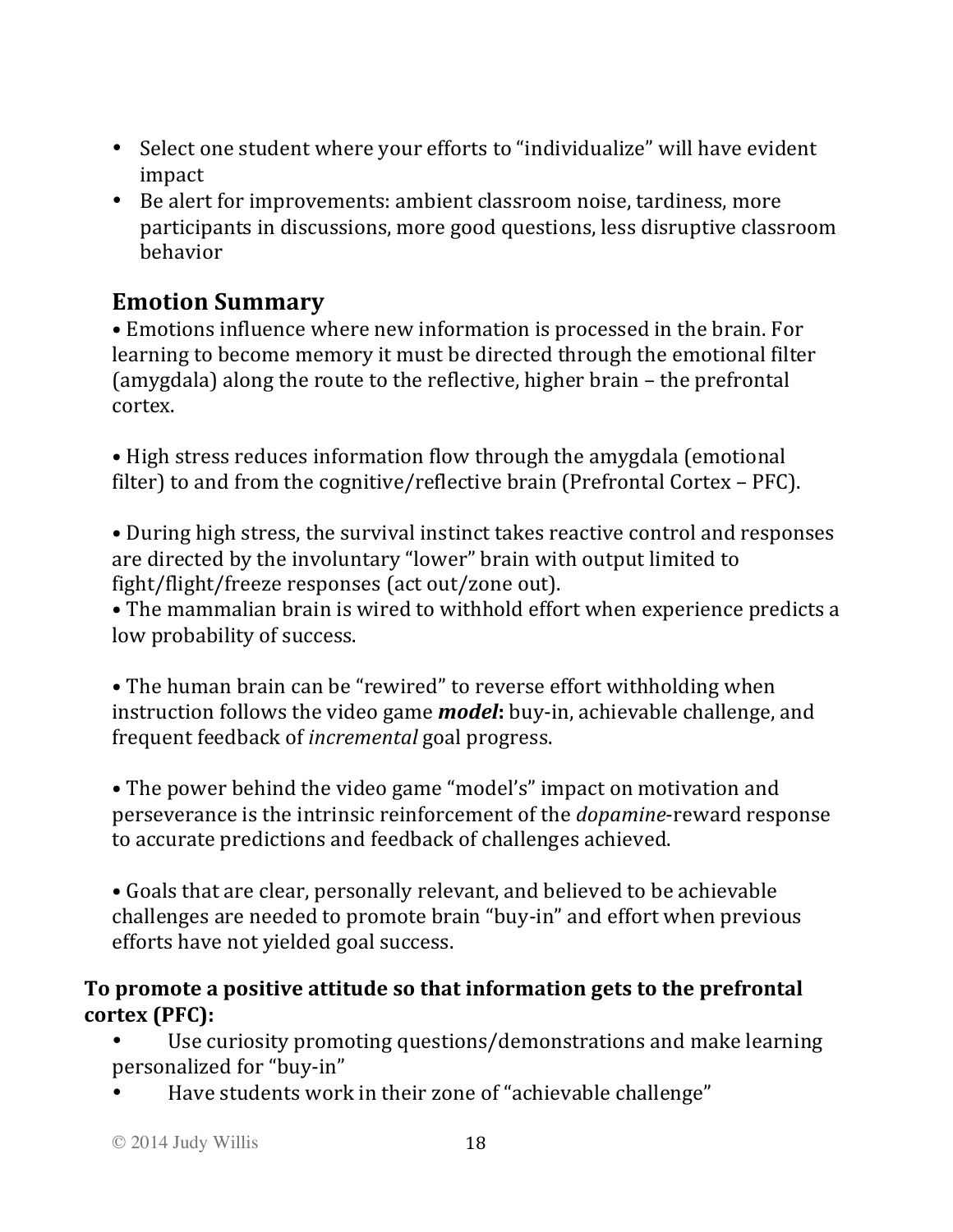• Teach students how to recognize their progress towards a goal

#### **Questions to Consider in Planning Units and Instruction in the Video Game Model**

- How will students buy in from interest and relevance?
- What hooks will connect them from the beginning and what will sustain their interest in learning and understanding (predictions, audience relevance)
- How will I sustain awareness of big ideas revisit them throughout (headlines, mind maps)
- How will I use formative assessments to gain feedback about students developing understanding, emotional comfort, and my success?
- How will I provide incremental progress feedback for students?

## **WEBLINKS**

**Website showing multiple examples of curriculum contents adapted to the video** game model: http://ierg.net/lessonplans/unit\_plans.php

#### Sample RAD lessons/units at ASCD edge Website

http://edge.ascd.org/service/searchEverything.kickAction?keywords=lesson+plans&inclu deBlog=on&as=127586&sortType=relevance

# **Memory, Narratives, and Neuroplasticity**

# **Promoting Patterning for Memory Encoding**

The process that directs connection of new to existing memory is the brain's pattern seeking, extending, and storing system.

- To survive successfully animals need to understand their environments and make meaning of what they see, hear, smell, touch, and taste all around them.
- The brain is designed to perceive and generate patterns and uses these patterns to predict the correct response to new information.
- Through the brain's process of patterning, we are able to make predictions, anticipate what might happen next, and respond appropriately.

# **For New Input to "Stick" it must Link to a Similar "Pattern"**

When new information enters the *hippocampus*, if the brain recognizes

© 2014 Judy Willis 19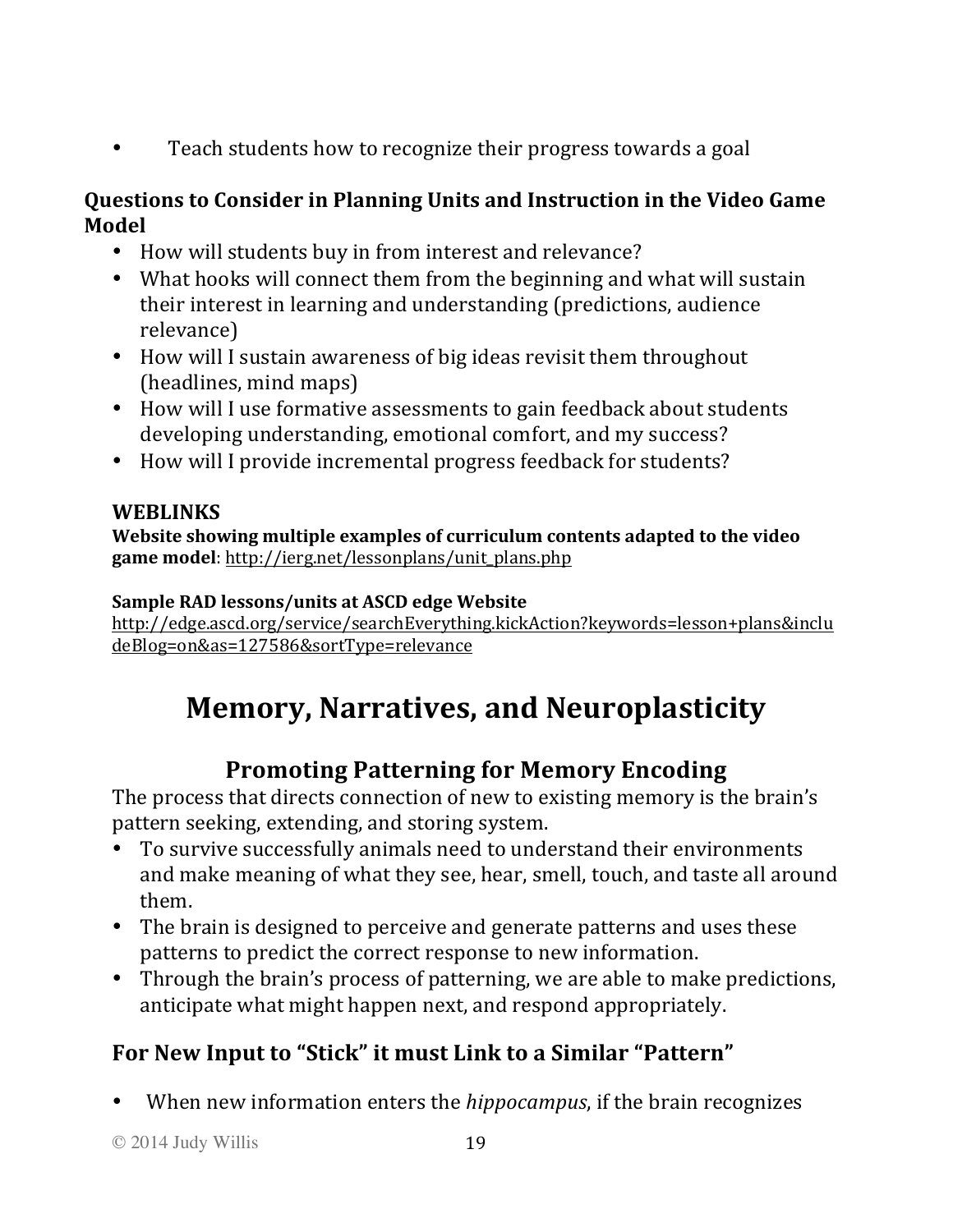anything "familiar" or related to memories already stored in the cortex, these existing memory storage networks are activated.

- These related memories are stored in different parts of the cortex depending on which sensory receptors initially responded to the input.
- For example, the memory of ducks quacking is stored in the area of the cortex related to auditory input. If you were listening to a lecture about mallard ducks, the new information you were hearing would enter your hippocampus. Related memories about ducks (e.g. the sound of ducks quacking, the image of ducks you saw in a pond, a fact you once heard about the properties of feathers) would "meet" the new information about mallard ducks in your hippocampus.
- The consolidation of the pre-existing related memories and the new information is the process of encoding short-term memory.
- If no prior memory is stimulated and there is nothing to meet the new input in the hippocampus, the new input, with nothing to link to will be lost.
- The consolidation of the pre-existing related memories and the new information is the process of encoding short-term memory.
- Short-term memories are temporary and will only be converted to longterm memories if they are mentally manipulated in the prefrontal cortex. (Activities that require mental manipulation are described later in this document in the section called "Mental Manipulation").
- Once the information has been converted to long-term memory, when someone mentions something about a duck, your network of relational memories will be triggered and available to you.

# Patterning Practice Builds Literacy, Numeracy, and Efficiency of **working Memory**

**Pattern Recognition Awareness:** Following are ways that students can build their skills in recognizing patterns across a variety of subject areas:

- Guide students to recognize patterns in story lines, or recognize trends or patterns in economic markets
- Recognizing patterns also helps them connect concepts
- Biology: students learning about the sensory pathways in the brain can be taught to recognize the pattern of the pathway of each sense (i.e. they all travel from sensory receptors, to cranial nerves, to the thalamus, to higher cortical areas)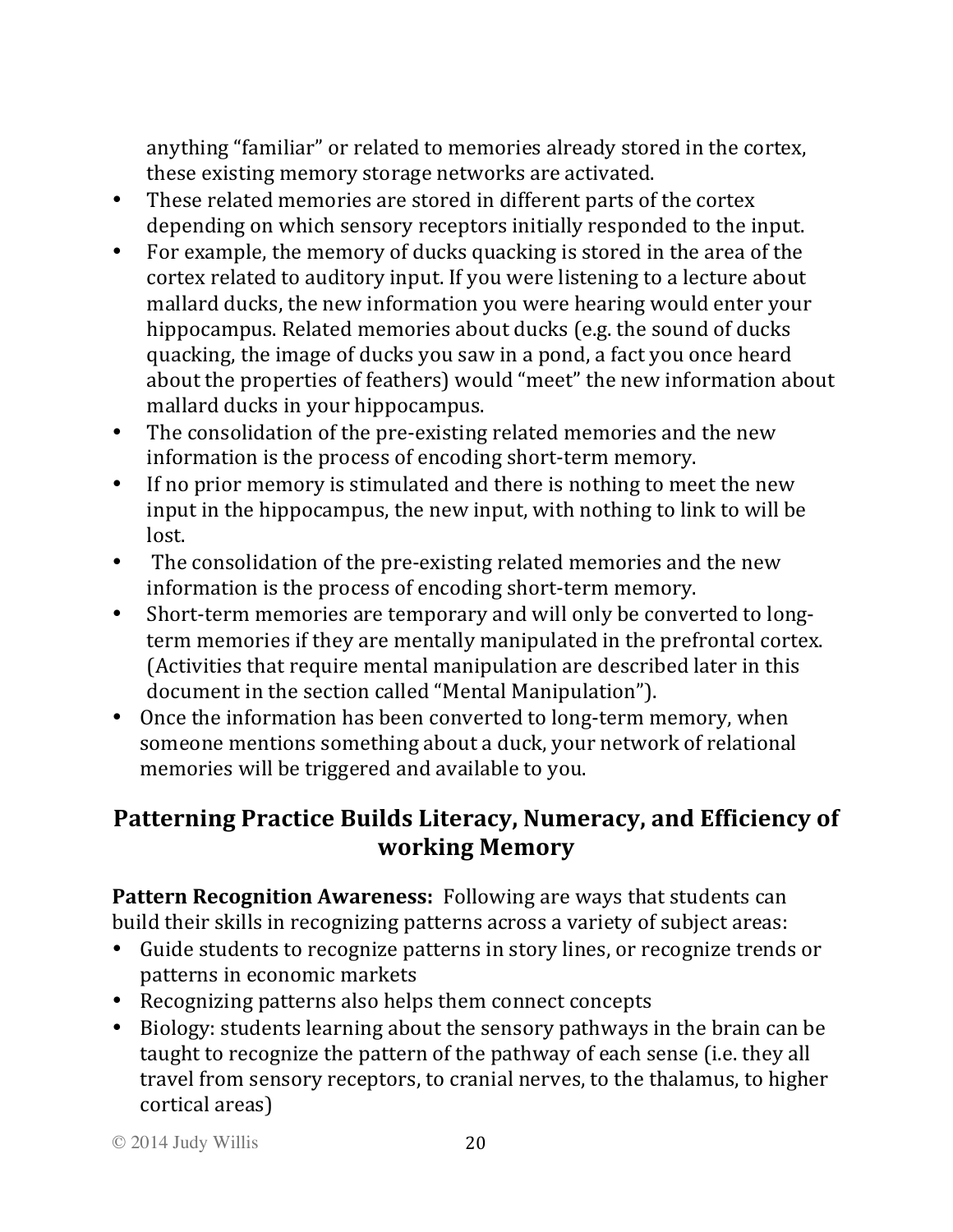- History: students might pick out a pattern of civil unrest being followed by civil wars
- Psychology: students might be assigned to watch a movie and pick out a character's pattern of behavior that is consistent with a diagnosis
- Geography: students can identify climate patterns related to seasonal changes in earth axis tilt relative to the sun

#### **Patterning Web Resources (last checked June 2013)**

**Cyberchase** is an interactive game where children can seek patterns http://pbskids.org/cyberchase/math-games/cyber-pattern-player/

Early elementary pattern recognition worksheets: http://www.kidzone.ws/prek\_wrksht/math-readiness/patterns.htm http://www.kidslearningstation.com/preschool/pattern-worksheets.asp

**Brain Nook** is a free (except premium level) virtual world with patterning activities and games to learn math and English http://bit.ly/hdLSy6 (and teachers can track student progress)

Pattern recognition computer board games for upper elementary through high school: http://boardgamegeek.com/geeklist/44918/brain-burning-pattern-recognition-games

The website http://www.ehow.com/info\_7820555\_interactive-pattern-games.html provides descriptions and links to interactive pattern games for all ages.

**Cyber Pattern Player** http://pbskids.org/cyberchase/games/patterns/ is an interactive game that teaches children that patterns can be heard as well as seen

On the **Set** website (http://www.setgame.com/), upper elementary - adult players identify "SETs" of four individual features (color, pattern, shape, number)

**Free On-Line Learning Games** (www.zondle.com) has 12,000 topics created by teachers (or you can make your own) and students. Students can use almost any internet-connected device (e.g. phone, netbook, etc.) to communicate their responses

#### **Invention Playhouse/Smithsonian**

http://www.inventionatplay.org/playhouse\_puzzle.html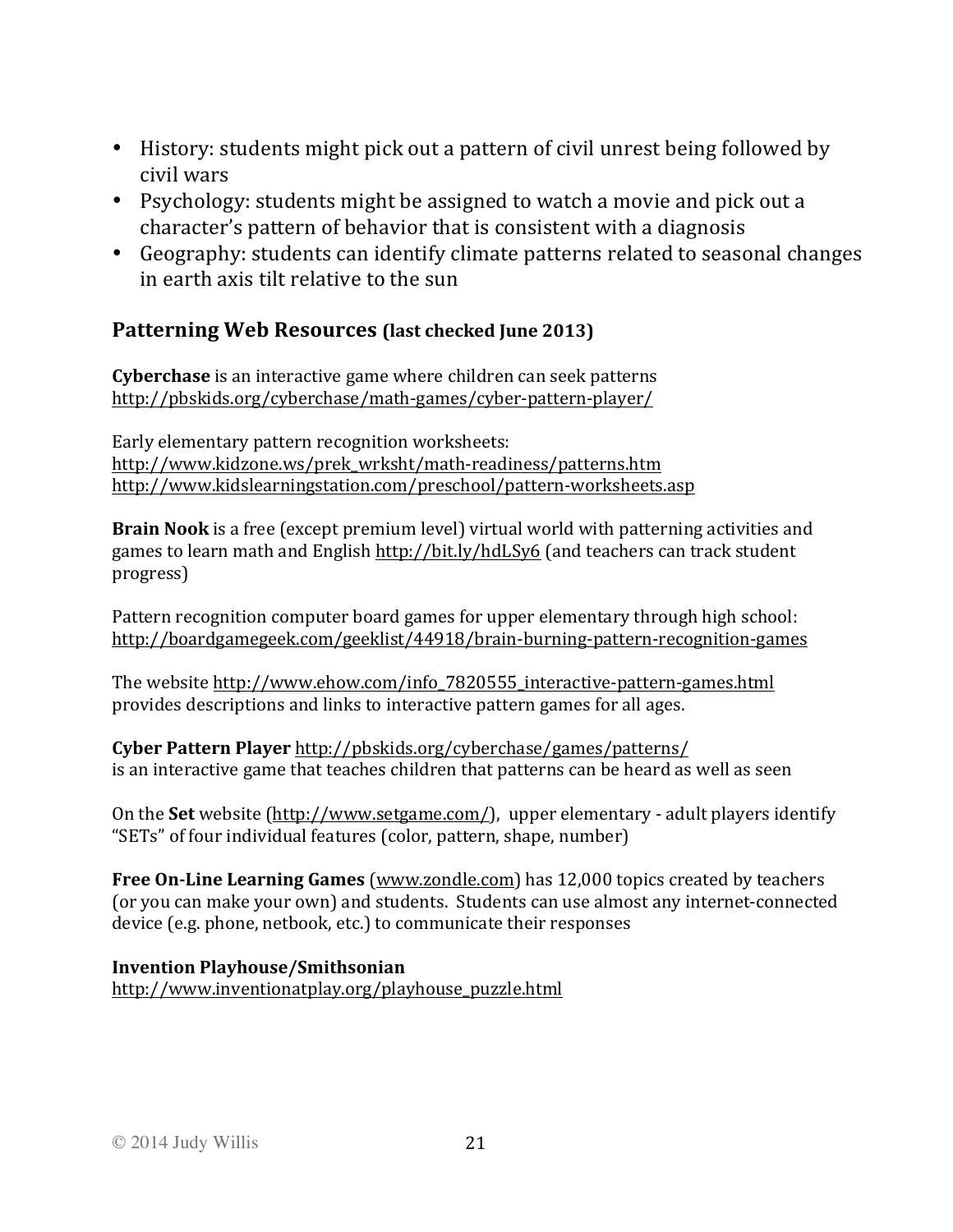# **Maximizing Successful Memory Links**

The brain's ability to recognize related stored memories in response to new information or decision-making is frequently an automatic process. However, if students have not been made aware how their prior knowledge connects with new information, they are unlikely to activate the memory stores that relate the new input. Make memory relationships more efficient, effective, and transparent by **activating prior knowledge**. Prior knowledge is data that students have already acquired through formal teaching, personal experience, or real world associations. Teachers should "activate" this prior knowledge by alerting students to what they already know that connects to what they are going to learn. This is consistent with the way the brain makes these connections through pattern recognition and pattern matching.

## **Prior Knowledge Activation Strategies:**

- Bulletin boards that preview
- Personal/cultural connections
- Give pre-unit assessments
- Show videos or images that remind students of prior knowledge
- Hold class discussions starting with high interest current events
- Remind students about previous exposures (cross-curricular, spiraled curriculum). Find examples of cross-curricular topics and web-links at **http://www.cyberbee.com/intclass.html**
- Have students brainstorm about what they already know and what they want to learn about a new unit. This could be done with informal class discussions or with the KWL chart. When they discuss what they learned, they could connect it back to other topics in the class and discuss how the similarities and differences

# **Graphic Organizers**

Graphic organizers are consistent with the way the brain stores information in related categories. Retrieval is better when learners know how information is organized e.g. categories. Thus, visual maps and organizers are most effective when students have input into aspects of their design and organization. Introducing a variety of graphic organizers gradually over the grades and using similarly structured ones from year to year helps students build their comfort and appreciation for these tools.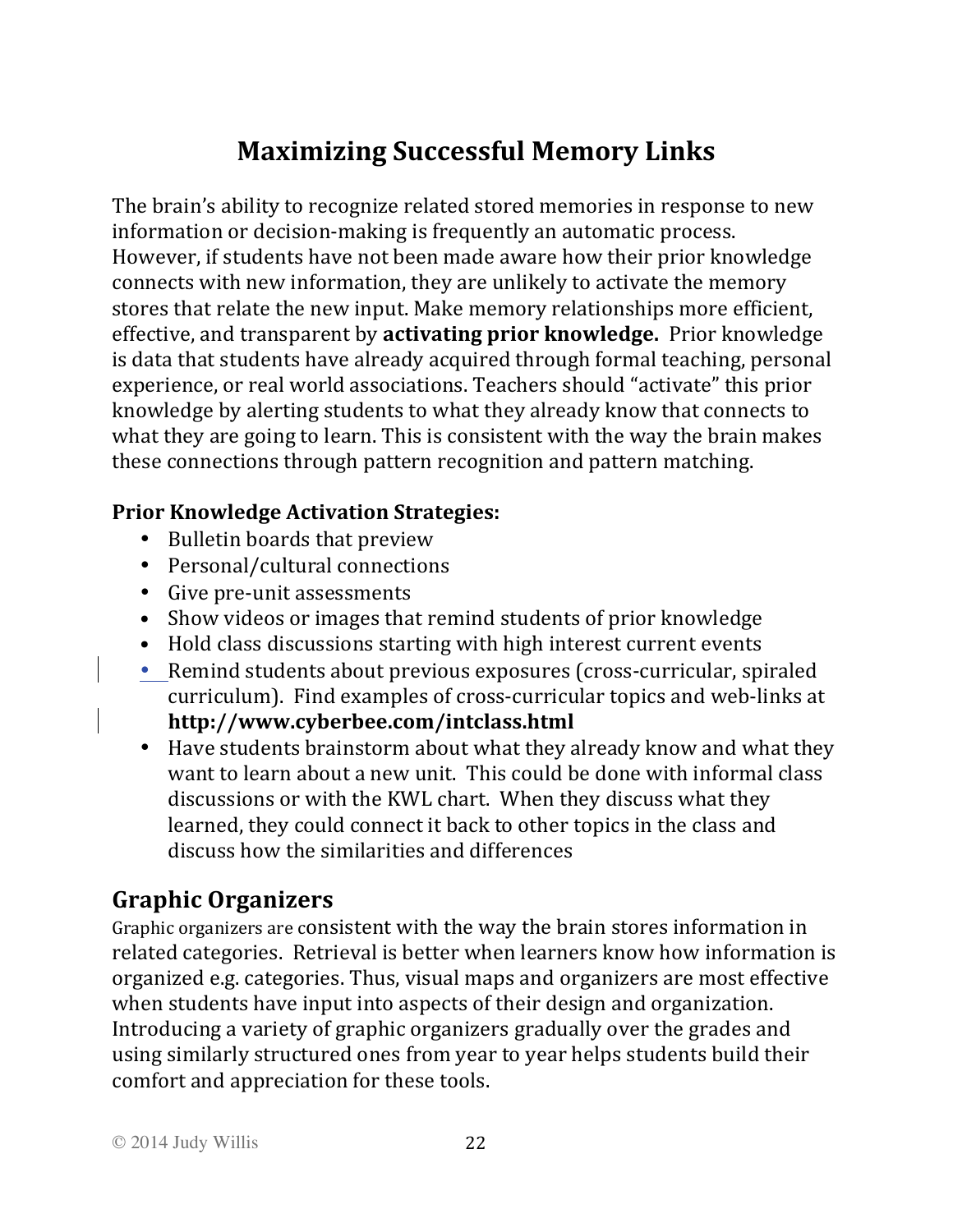#### **Samples of graphic organizers can be found at these websites:**

http://www.enchantedlearning.com/graphicorganizers/ http://www.eduplace.com/graphicorganizer/

http://www.ncrel.org/sdrs/areas/issues/students/learning/lr1grorg.htm

http://www.teach-nology.com/web\_tools/graphic\_org/

http://www.inspiration.com/freetrial/index.cfm

engaging in some stretching movements will help working memory processing to proceed more successfully.

# *Neuroplasticity is the process through which thoughts and actions change the brain*



Scientists previously believed that many parts of the brain only change during the "critical stages" of infancy.

- Research now suggests that all parts of the brain are malleable throughout our lives.
- Specifically, when a region of the brain is stimulated repeatedly (which happens when we practice and use information), the connections between neurons (nerve cells) in that memory circuit are increased in number and durability.
- These strengthened connections, if used consistently, become useful, long-term memories.
- Conversely, if a neural pathway is not used, it will be pruned (removed).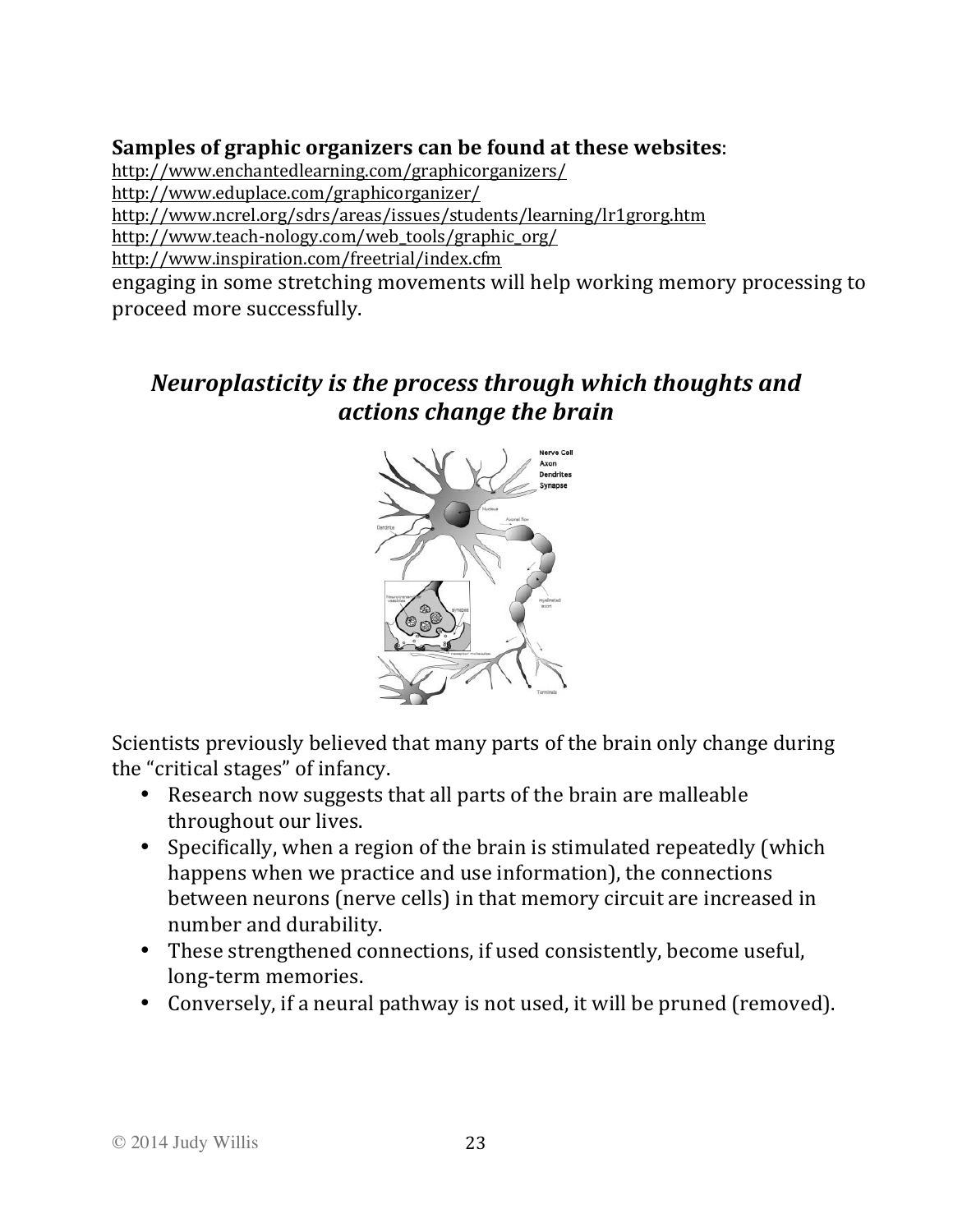# **Durable Neural Networks of Memory**

Information that we learn must become integrated into durable, long-term memory circuits of connected neurons to become consciously retrievable and sustained. This means that the learner has to "do something" with the information so the neural network will be activated. It is the electrical current that flows through the network when it is used that promotes the neuroplastic changes that will sustain the learning as memory.

**1) Symbolize:** Making a symbol is "translating" knowledge into another mode and cannot be done successfully without understanding. Translating incorporates meaning making as information is symbolized in the arts, skits, narratives, videos, blogs, web-pages, diagrams, etc.

2) **Summarize/Synthesize:** Concise summarizing; haiku, tweet, make test questions

**3) Categorize/Pattern**: Similarities/differences, analogies, lists

# **1) Symbolize**

- **Create a narrative** students can write and share a story, blog, PowerPoint, website, skit, or video about the reading
	- o **With iPads: Explain Everything** and **ShowMe** are two apps that allow students to create and share information in a multisensory fashion
	- o **Voki** (www.voki.com) A Voki is a presentation tool whereby students can create a character and enter text for the character to say. The presentations can be published and shared. Voki also includes special options for teachers.
- Humor and personalization can be used to make even the driest of facts memorable. For example, one of my previous workshop participants told an amusing story about a lonely piece of new information that entered a brain. It felt lost and sad until it found its family amongst the related memories in the hippocampus. Illustrating the story adds a further level of mental manipulation.
- **Teach the new information to someone else**: Understanding something well enough to teach it to another person requires a clarity of thought and understanding that ultimately supports the "teachers" long term memory of the concept.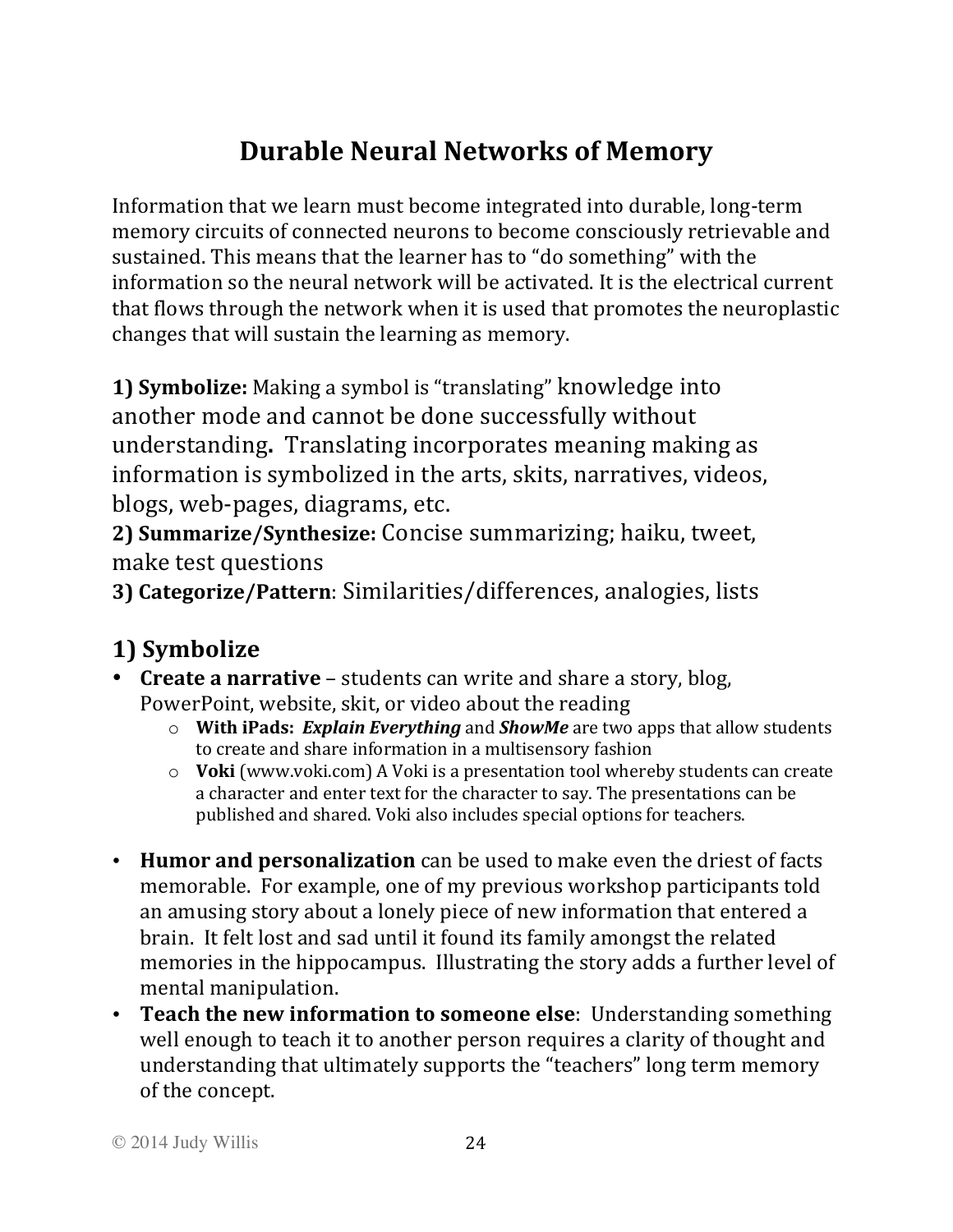# **2) Synthesize/Summarize/Prioritize**

**Pair-share or collaborate:** Students experience a greater level of understanding of concepts and ideas when they talk, explain, predict, and debate about them within a small group, instead of just passively listening to a lecture or reading a text. Students, depending on age and topic, can listen to directed lecture with focused attention for only 10 - 20 minutes without some type of break. Having students take a moment to process information and communicate with the student next to them is an excellent, dopamine-raising mini-break. 

**Use "twitter" or "text message"** style writing to create concise summaries. Younger children can make "phones" (decorated towel or toilet tissue roll) and practice short overseas calls to someone in "a far away country - real or imaginary" but need to keep toll charges down with short call planned in advanced. A brief summary can go a long way! Just think about how much meaning can be found in a perfectly crafted haiku.)

# **Twitter Summarizing**

Tweet' 140 characters or less (including spaces, punctuation, numbers, etc.).



# **3) Categorize/Pattern/Commonalities**

**Similarities and differences:** Just as survival depends on recognizing the changes in an animal's expected environment, people are also responsive to remembering information by identifying similarities and differences. Researchers have found that identifying similarities and differences is the most effective way of committing information to memory.

## **Create analogies and similes**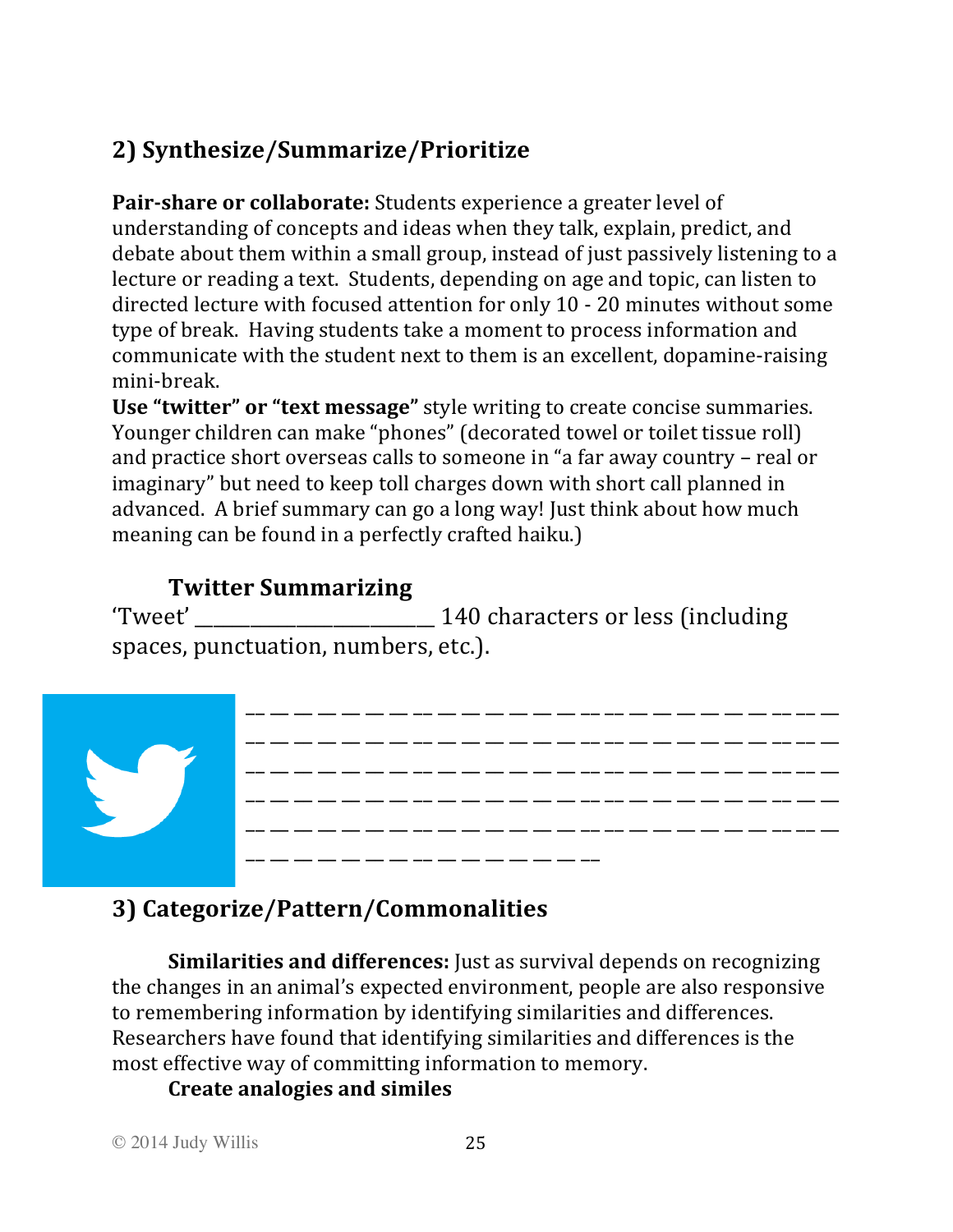# **Long-term Memory Summary**

• The brain constantly changes through *neuroplasticity* (building, strengthening, or pruning of networks of memory).

• The brain adapts and improves in response to the environment and results of predictions it makes.

• When newly encoded short-term memory circuits are activated by mental manipulation (categorizing, graphic organizers, analogies) or by application (use) neuroplasticity acts to develop them into long-term memory networks with increased strength, durability, and speed of retrieval of the memory circuits.

• Memory circuits used together, to perform novel tasks or solve new problems, become linked into larger circuits of durable *concept* knowledge available for transfer to novel applications now and in the future.

#### **Mental Manipulation Websites**

**Create an Animoto video** online to summarize information from class or readings (www.animoto.com) 

**www.MakeBeliefsComix.com** includes summarizing, story-telling, and plot description activities

With **www.tagxedo.com** students make word clouds for "big ideas" in text

**iPadagogy Wheel for Concept Memory:** http://mrjexperience.files.wordpress.com/2013/04/ipadagogy-wheel-001.jpg

## **Executive Functions – see links below**

*Executive functions* plus a strong base of core knowledge are the essential skills *for success in today's world. They are what need to be strengthened for students* to think critically, collaboratively, and communicate effectively.

#### **Executive Functions:**

Goal-development Attention focus/distraction inhibition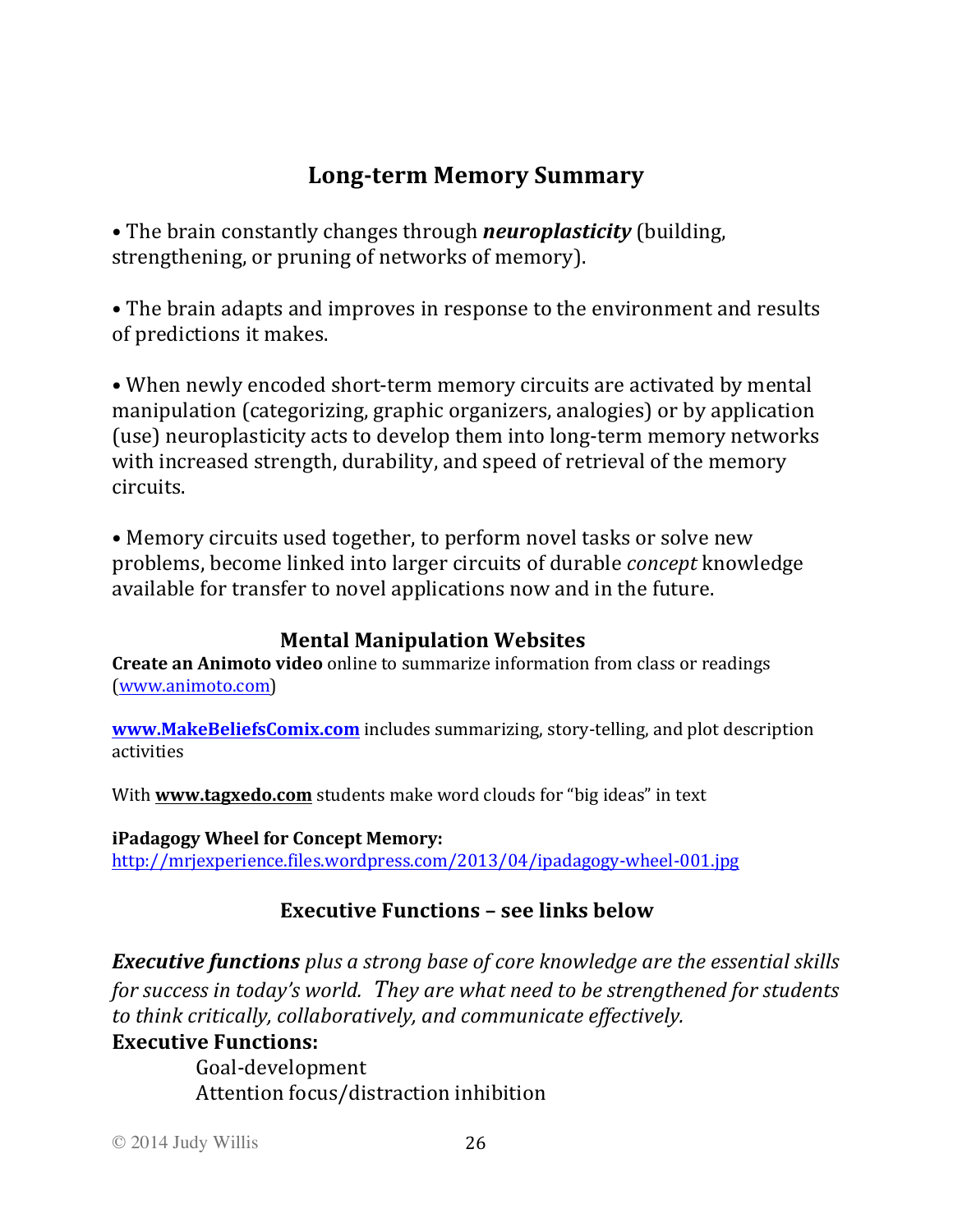Emotional self-control Prioritization Organization Judgment Critical analysis e.g. validity Cognitive Flexibility Reasoning (Deduction/Induction)

#### **LINKS About Executive Function Focus**

**Preparing Your Students for the Challenges of Tomorrow**

http://www.edutopia.org/blog/prepare-students-challenges-of-tomorrow-judy-willis *Edutopia* Staff blog. August 20, 2014.

#### **Understanding How the Brain Thinks: Edutopia Staff 6-PART Blog Series**

**about Building Executive Functions** 

Understanding How the Brain Thinks (Part 1) The Brain-Based Benefits of Writing for Math and Science Learning (Part 2) Improving Executive Function: Teaching Challenges and Opportunities. (Part 3) http://bit.ly/p1oTbO Three Brain-based Teaching Strategies to Build Executive Function in Students (Part 4) http://bit.ly/nCy5Id Three Strategies for Using the Arts to Build Student Executive Functions (Part 5) http://bit.ly/xFnJ08 Executive Function, Arts Integration and Joyful Learning (Part 6) http://bit.ly/yI2NLa

**Beyond the Comfort Zone: 6 Ways to Build Independent Thinking.** *Edutopia* Jan 10, 2014. http://edut.to/1gqKy6X

**The Simple Things I Do To Promote Brain-Based Learning In My Classroom** in *TeachThough* Oct 2013 http://www.teachthought.com/learning/the-simple-things-i-do-topromote-brain-based-learning-in-my-classroom/

**The Impact Of Creativity On The Brain** by Judy Willis M.D., M.Ed.,*TeachTought* **Issue 03/16/2014.** http://www.teachthought.com/learning/the-impact-of-creativity-on-thebrain/

What Does Neuroscience Research Say About Motivation And The Brain? In Partnership for 21 Century Skills http://www.p21.org/news-events/p21blog/1318-judy-willis-what-doesneuroscience-research-say-about-motivation-and-the-brain

**Building Brain Literacy in Elementary Students in Edutopia.org** November 19, 2013. http://www.edutopia.org/blog/building-brain-literacy-elementary-students-judy-willis

© 2014 Judy Willis 27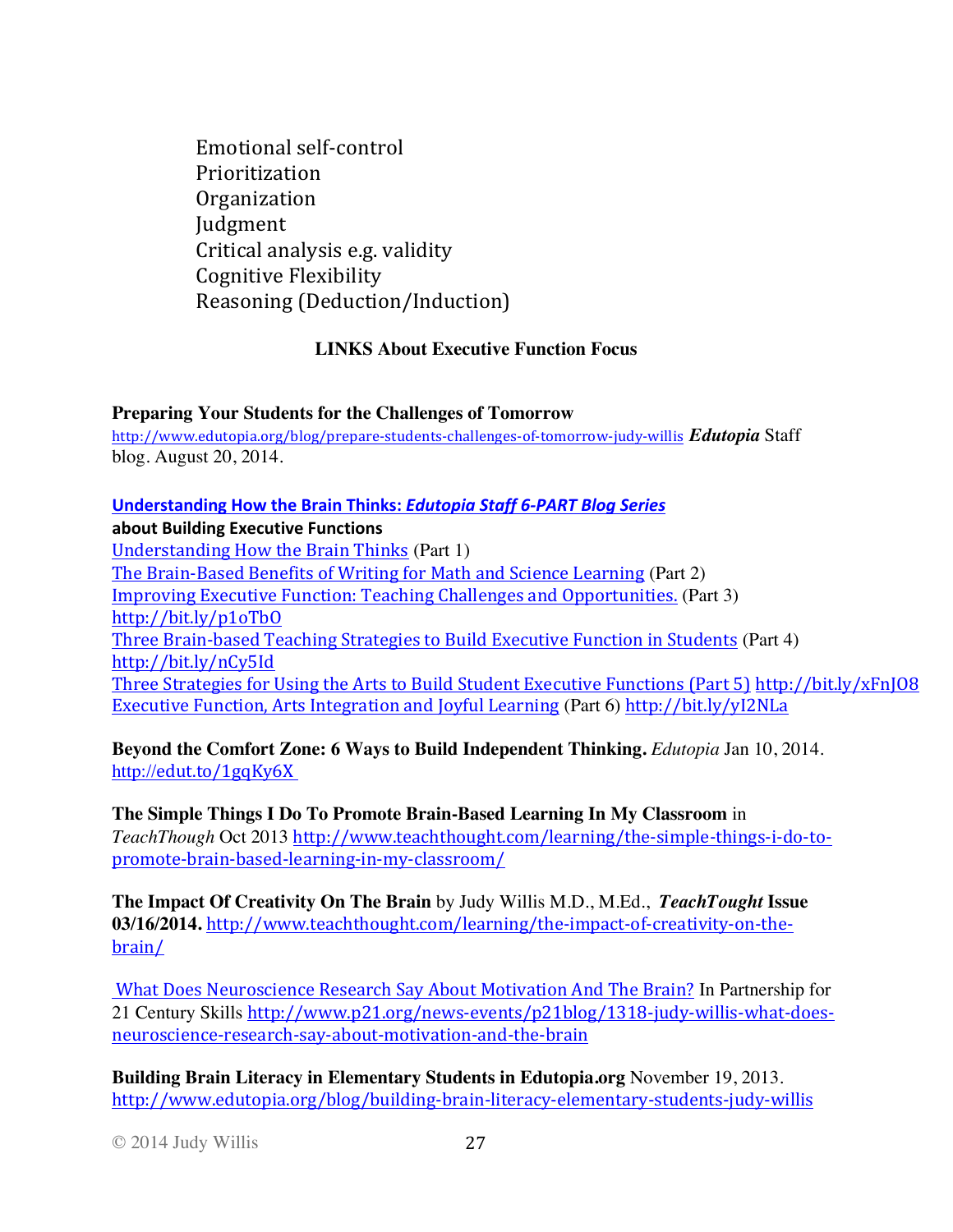Southwest Airlines Spirit Magazine: Flipped Out: *How the digital revolution is turning learning upside down (including my interview comments)* Southwest Airlines Spirit Magazine / Flipped Out http://bit.ly/146gTM6

#### **Willis, J. A. (2013). Success on Standardized Tests without Sacrificing Authentic Learning.**  *STEM Magazine.* **Jan - Feb 2013**

http://issuu.com/carleygroup/docs/stem\_magazine\_final\_jan.\_2013\_web/12

**Six Part Video Series from Lower Canada College 2011: One on One With Dr Judy Willis** One on One with Dr. Judy Willis, MD, M.Ed.: Helping Students Develop Their Highest **Cognitive Potentials** 

Part 4: How to teach students about their brains http://bit.ly/y2U3Mp

Part 5: Building the Brain's Executive Functions for 21 Cent Success http://bit.ly/y0cWdZ Part 6: Parenting to build executive functions in children http://bit.ly/xekaCK.

#### ASCD Edge Page http://bit.ly/aqDjQp

**"ASK Dr. Judy" Free ASCD Archived Brain-Based Learning Strategies Webinars. Video and pdf multiple ed topics** http://bit.ly/PDwSK1 **& scroll down**

- *The Essential Neuroscience of Learning* Dec 11, 2012
- *Long-Term Goal Development in Students. Aug 14, 2012*

**Exposing neuromyths and emphasizing the value of correlations from neuroscience research to the classroom** in *Takepart.com* Jan 14, 2014 http://www.takepart.com/article/2014/01/13/brain-based-teaching-research

**"Dr. Judy Willis** *Edutopia's* **'**Big Thinker on Education**'"** http://www.edutopia.org/big-thinkers

#### **Big Thinkers: Dr. Judy Willis on the Science of Learning**

http://www.youtube.com/watch?v=J6FqAiAbUFs

# **Culminating Goal Questions**

What have you learned, that if implemented, could have a readily apparent impact on students?

What is a goal you have that would be high yield/high effort?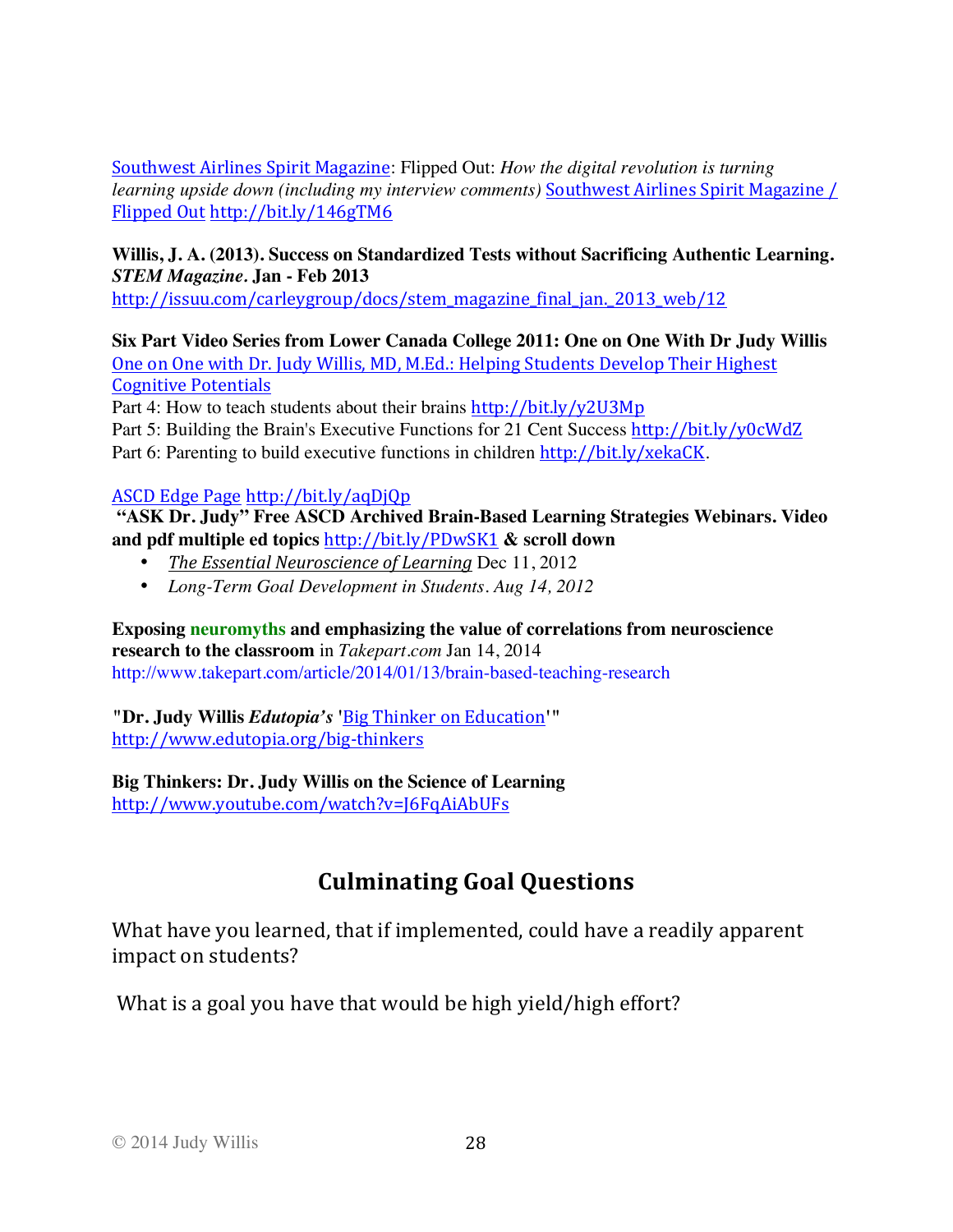## **Note Taking Worksheet**

#### **Reach: Get information through RAS attention filter**

When information enters the brain through one or more of the sensory organs, it must pass through a brain structure called the **RAS**. The **RAS** is the brain's **attention filter**. It has a limited capacity to admit information. Its first priority is to admit **threatening** information. If there is no threat, it prioritizes **novelty**. This is an involuntary process.

| What derails<br>attention and<br>keeps<br>information from<br>entering the RAS? |  |
|---------------------------------------------------------------------------------|--|
| Strategies that<br>use novelty to<br>capture<br>attention:                      |  |
| Strategies that<br>use prediction to<br>sustain<br>attention?                   |  |

#### **Develop Motivation and Memory with Dopamine**

The neurotransmitter dopamine has many roles in learning. Dopamine promotes pleasure, decreased stress, curiosity, attention, and motivation. It also contributes to memory formation and retention.

| Strategies for increasing<br>dopamine: |
|----------------------------------------|
|                                        |
| (Dopamine is increased by:             |
| movement, enjoying music,              |
| being read to, humor,                  |
| choices, interacting with              |
| peers, kindness, gratitude,            |
| optimism, making                       |
| predictions, achieving                 |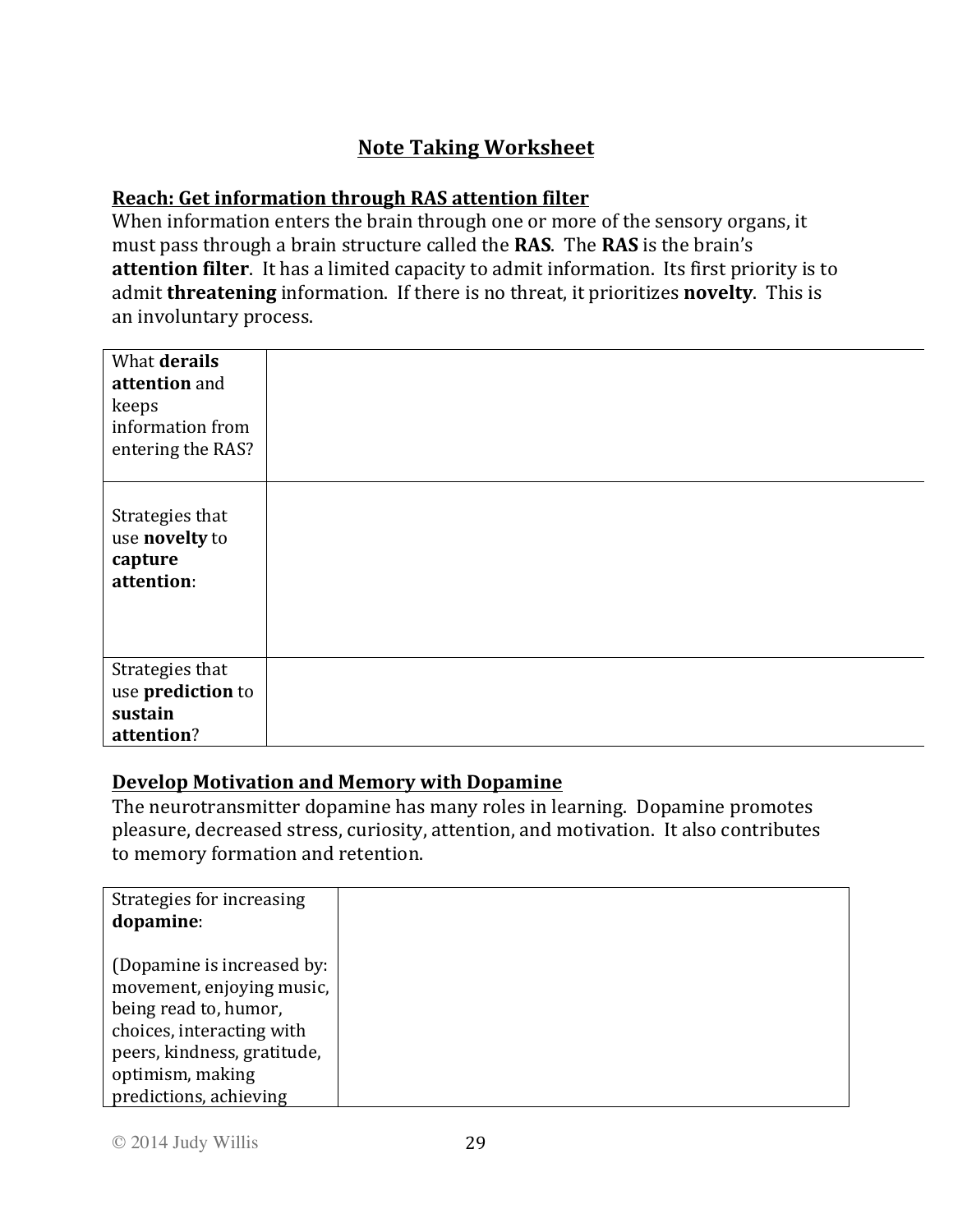| $\sim$<br>challenges) |  |
|-----------------------|--|
|                       |  |

#### Attitude/Emotion: Get information through the amygdala (emotional filter)

After information passes through the RAS attention filter it reaches the **emotional switching station** called the **amygdala**. For information to pass through the amygdala successfully, the brain should not be in a state of high stress. In a state of high stress, information that enters the amygdala will be directed to the lower brain, which will react with an involuntary fight, flight or freeze reaction. In this state information cannot pass to the prefrontal cortex (PFC) for higher order thinking, nor can information be retrieved from the PFC.

| <b>Stressors</b> |
|------------------|
| that prevent     |
| information      |
| from getting     |
| through the      |
| amygdala:        |
|                  |

#### The video game model of teaching can help to prevent boredom and **frustration**

When students fail to find relevance or learning experiences are **below their achievable challenge level** (too easy), they are likely to feel bored. Boredom and frustration are very stressful. When students are bored or frustrated information is not likely to pass successfully through the amygdala. When students work in their zones of **achievable challenge** (not too hard, not too easy) information that they learn will pass **successfully** through the **amygdala** to the PFC. They will be in a positive mood state and motivated to sustain engagement, effort, and perseverance through challenges.

| Buy-in<br>strategies: |  |
|-----------------------|--|
|                       |  |
|                       |  |
|                       |  |
|                       |  |
|                       |  |
|                       |  |
|                       |  |
|                       |  |
|                       |  |
|                       |  |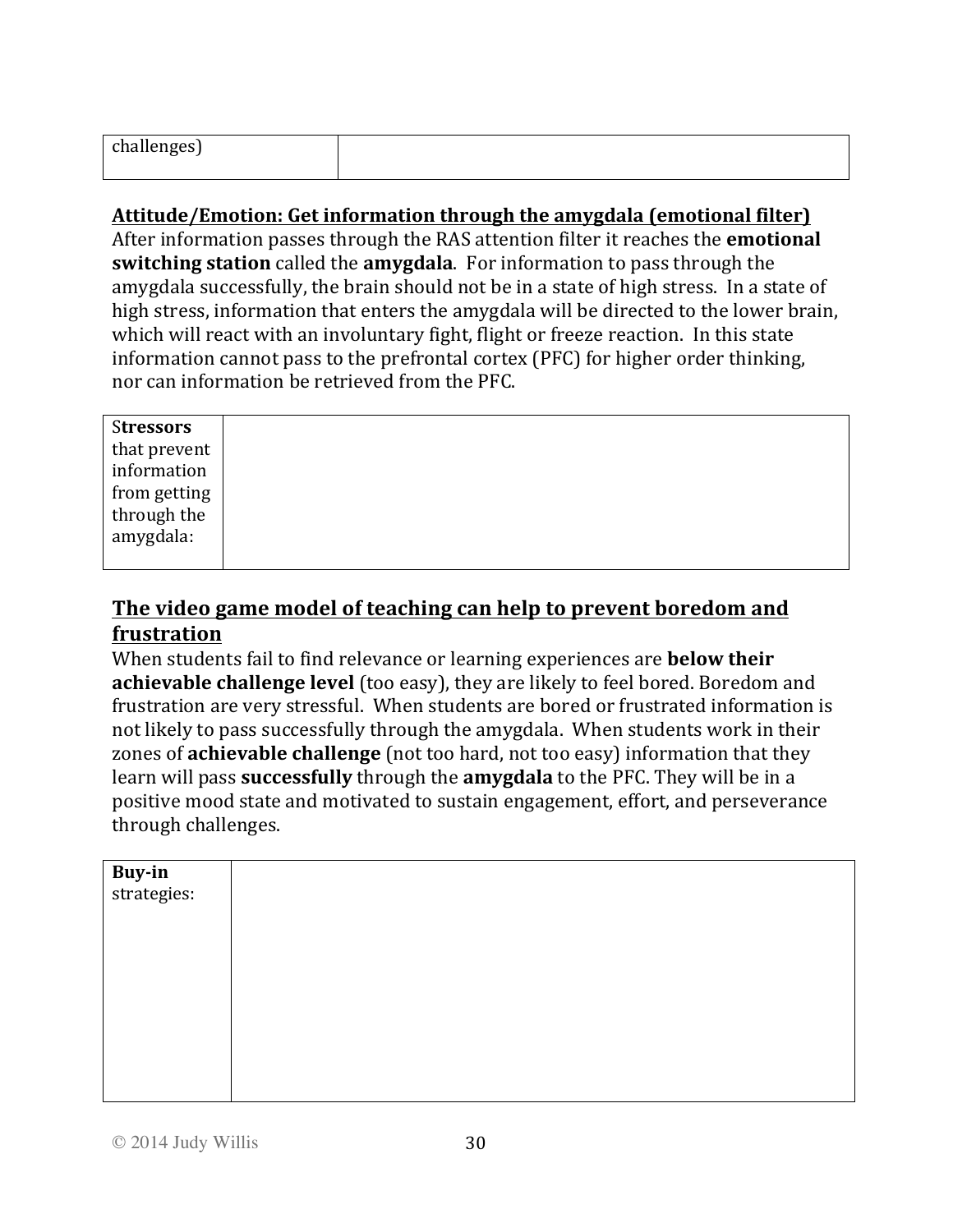| Achievable<br>challenge<br>strategies:                                    |  |
|---------------------------------------------------------------------------|--|
|                                                                           |  |
| Frequent<br>feedback of<br>incremental<br>goal<br>progress<br>strategies: |  |

#### **Short-term Memory:**

After information passes through the amygdala it enters the **hippocampus**. The hippocampus is where short-term memories are formed. Once new information enters the hippocampus it must connect with related information if it is to be consolidated and ultimately retained as long-term memory.

| Strategies           |  |
|----------------------|--|
| $\operatorname{for}$ |  |
| activating           |  |
| prior                |  |
| knowledge            |  |
|                      |  |
|                      |  |
|                      |  |
|                      |  |
|                      |  |
|                      |  |
|                      |  |
|                      |  |
|                      |  |
|                      |  |
|                      |  |
|                      |  |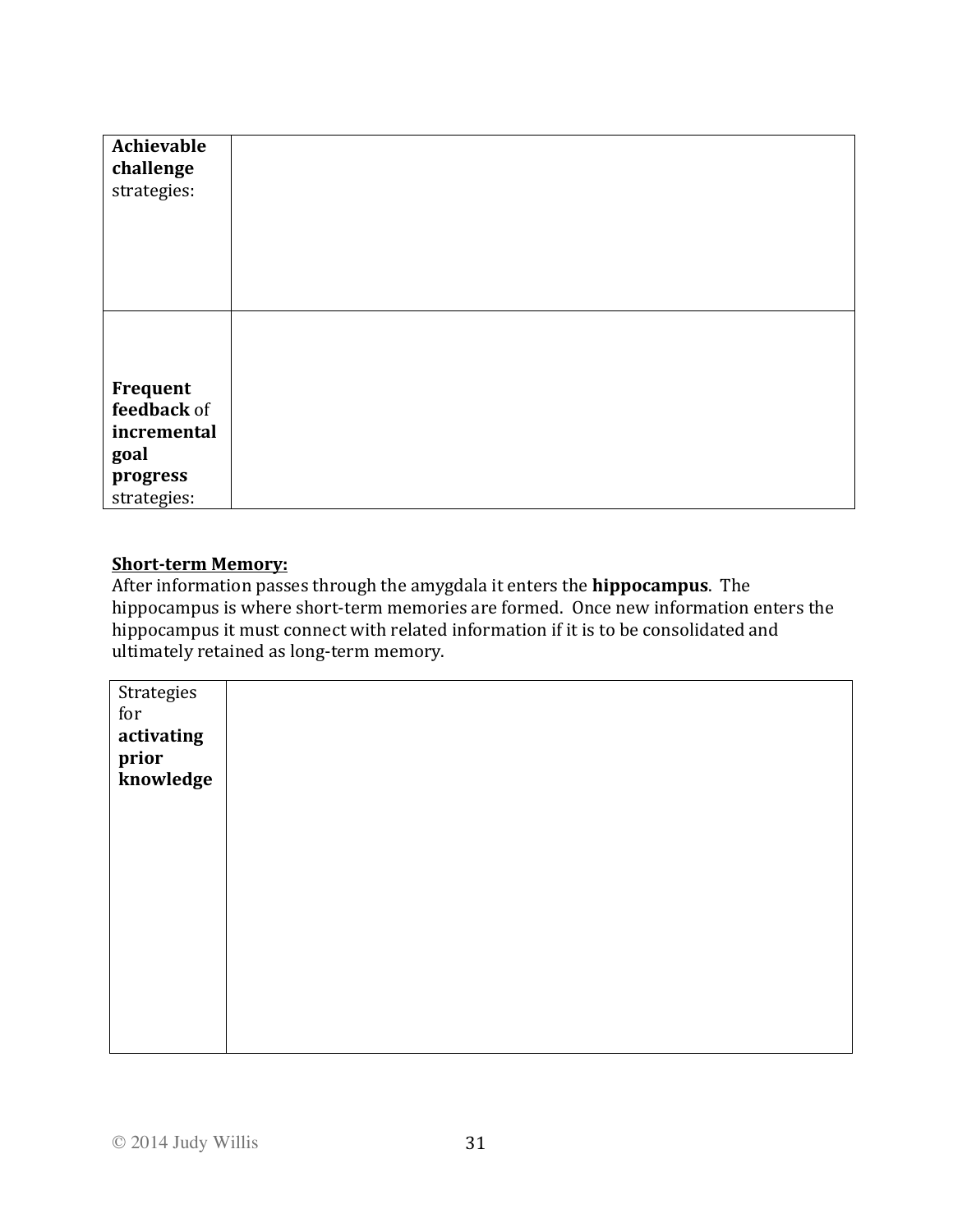#### **Long-term Memory: Mental Manipulation**

Long-term memories are formed when information from the hippocampus is manipulated and used in a variety of meaningful ways in the **prefrontal cortex (PFC)**. Neuroplasticity is the process by which the brain strengthens connections that are repeatedly used together. Information that is incorporated into neural connections strengthened by neuroplasticity is more likely to be successfully stored, retrieved, maintained, and applied.

#### **Three main categories of Mental Manipulation: Synthesize, Summarize, Categorize**

| <b>Mental manipulation strategies:</b>                                             |  |
|------------------------------------------------------------------------------------|--|
| Synthesize (e.g. symbolize, create<br>narratives, videos, webpages, presentations) |  |
| Summarize (e.g. blogs, tweets)                                                     |  |
| Categorize (e.g. similarities/differences,<br>analogies, graphic organizers)       |  |

**Judy Willis, M.D., M.Ed.** www.RADTeach.com *jwillisneuro@aol.com*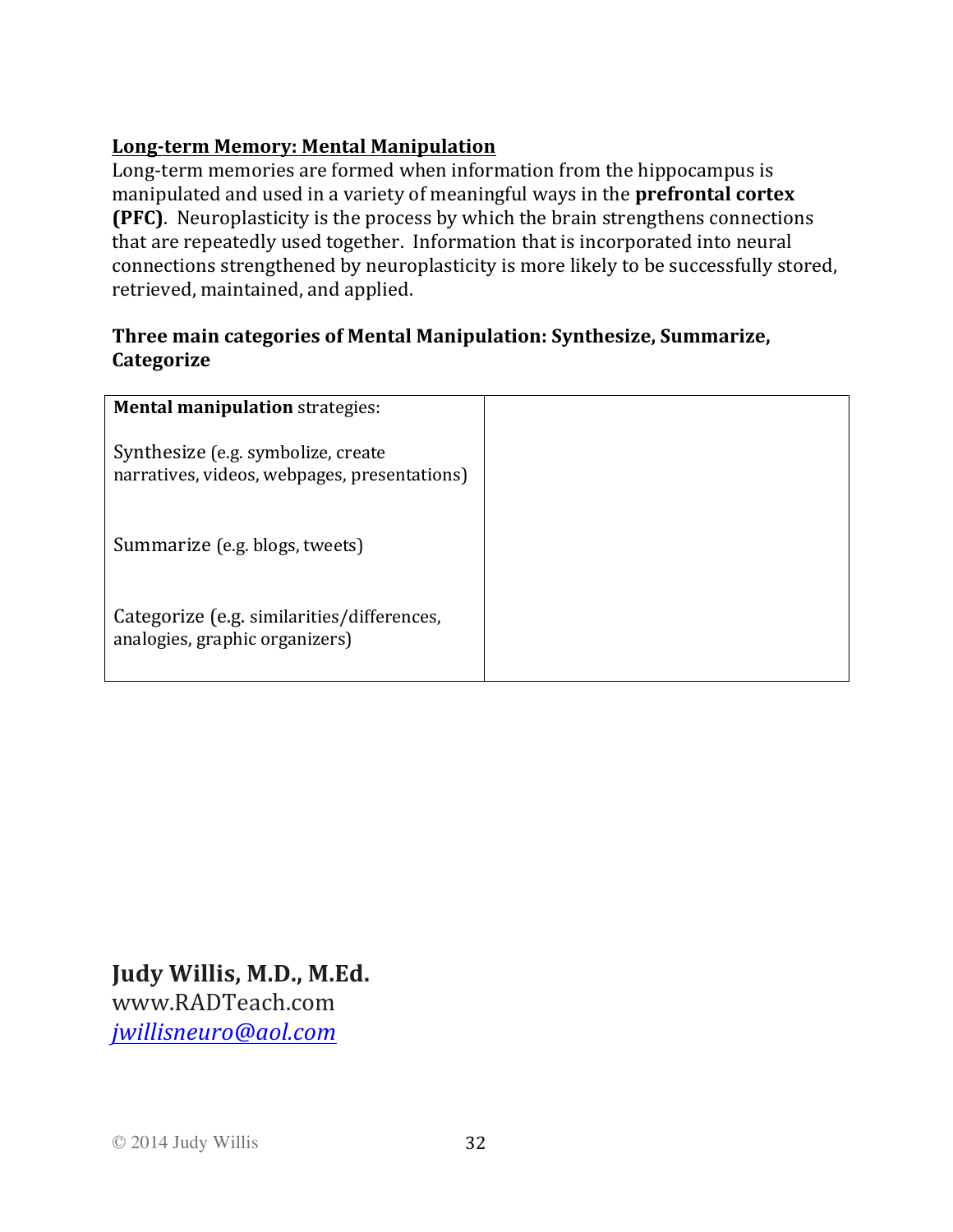# **A** *Neuro-logical* **Lesson Planner**

Judy Willis, M. D., M.Ed.

| Unit Title: _                                                                                                                                                                                                                                                                                                                                                 | Subject(s): |
|---------------------------------------------------------------------------------------------------------------------------------------------------------------------------------------------------------------------------------------------------------------------------------------------------------------------------------------------------------------|-------------|
| <u>Crade Level(s): _______</u><br>Lesson Goals/Objectives: _                                                                                                                                                                                                                                                                                                  |             |
| <b>Lesson Elements:</b><br>(and how they will be Neuro-logical)                                                                                                                                                                                                                                                                                               | Your plan:  |
| <b>Getting Attention:</b><br>How will you begin this lesson to engage learners'<br>attention?                                                                                                                                                                                                                                                                 |             |
| The attention filter (RAS) gives priority to sensory<br>input that is different than the expected pattern.<br>Novelty, such as changes in voice, unusual objects,<br>songs playing when they enter the classroom, will<br>ignite students' curiosity and increase likelihood of<br>the related lesson material being selected by the RAS<br>attention filter. |             |
|                                                                                                                                                                                                                                                                                                                                                               |             |
| <b>Sustaining Attention:</b><br>What will you do to sustain students' attentive focus<br>throughout the lesson?                                                                                                                                                                                                                                               |             |
| The brain seeks the pleasure response of making<br>correct predictions. When students have the<br>opportunity to make and change predictions<br>throughout a lesson, attention is sustained as the<br>brain seeks clues to make accurate predictions.<br>Individual response tools can be used to make<br>predictions and reduce mistake anxiety.             |             |
| <b>Motivation and Perseverance:</b><br>Which dopamine boosters will be included in your<br>lesson?                                                                                                                                                                                                                                                            |             |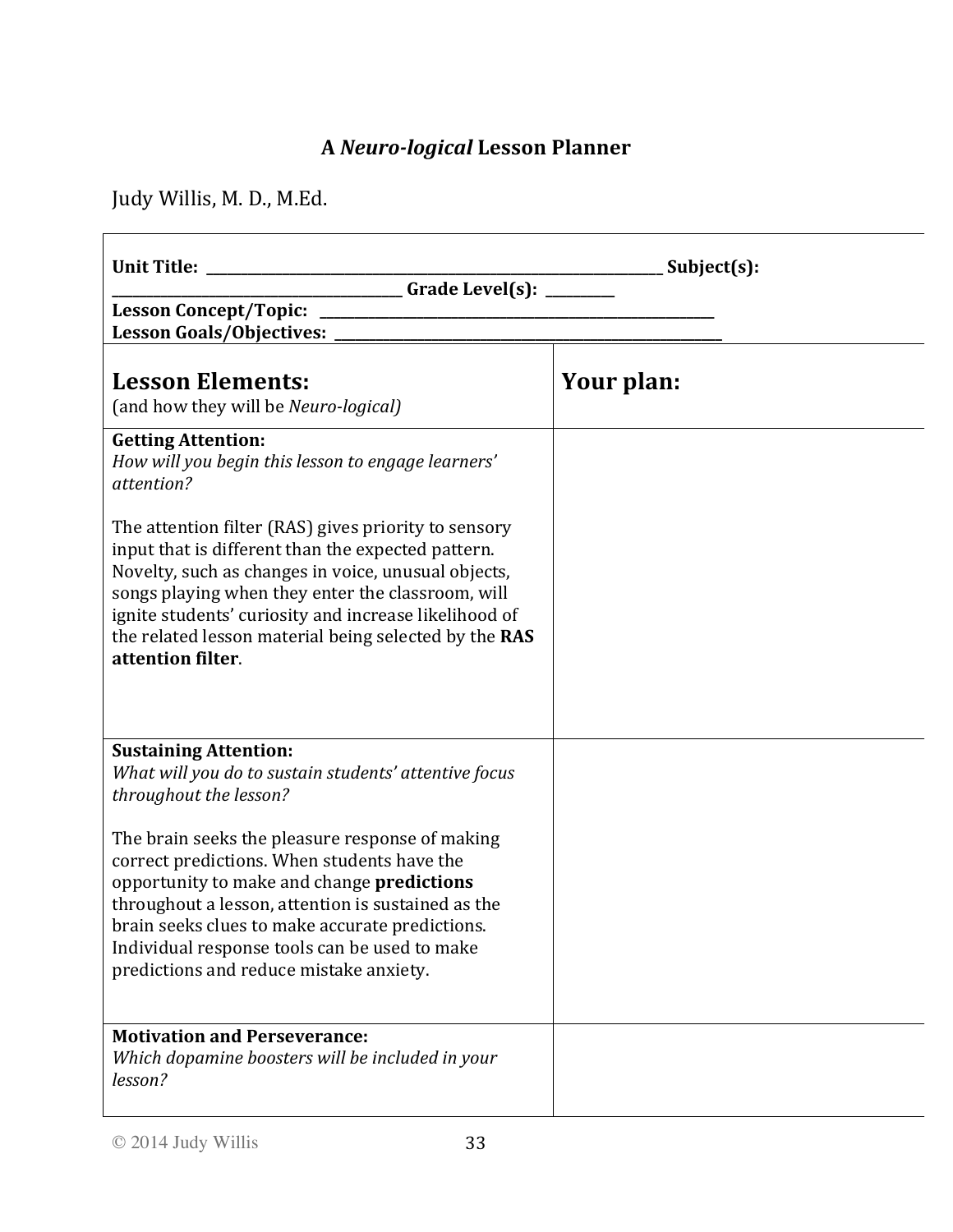| The brain seeks the pleasure response to increased<br>dopamine. Incorporating dopamine boosters (e.g.,<br>humor, movement, listening to music, working with<br>peers) increases attention, motivation, and<br>perseverance                                                                                                                                                                                                                       |  |
|--------------------------------------------------------------------------------------------------------------------------------------------------------------------------------------------------------------------------------------------------------------------------------------------------------------------------------------------------------------------------------------------------------------------------------------------------|--|
| <b>Buy-in:</b>                                                                                                                                                                                                                                                                                                                                                                                                                                   |  |
| How will you help students see value and relevance in<br>what they are learning $-$ so they want to know what<br>you have to teach?                                                                                                                                                                                                                                                                                                              |  |
| Positive climate and prevention of high stressors<br>promote information passage through the amygdala<br>to the PFC. Motivation and effort increase when the<br>brain expects pleasure. Buy-in examples include<br>personal relevance, prediction, and performance tasks<br>connecting to students' interests and strengths.                                                                                                                     |  |
|                                                                                                                                                                                                                                                                                                                                                                                                                                                  |  |
| <b>Achievable challenge:</b><br>How will you tailor the lesson to address students'<br>differences in readiness, learning profile, and interests?                                                                                                                                                                                                                                                                                                |  |
| Differentiation allows students to work at their<br>achievable challenge level. The students who<br>understand the new topic, if required to keep<br>reviewing with the group, may become <b>bored and</b><br>therefore stressed. If it is too challenging they will<br>become frustrated. By providing learning<br>opportunities within their range of achievable<br>challenge, students engage through expectation of<br>positive experiences. |  |
| <b>Frequent Formative Assessment and Feedback:</b><br>How will you monitor students' progress towards<br>acquisition, meaning making, and transfer, during<br>lesson events?<br>How will students get the feedback they need and<br>opportunities to make use of it?                                                                                                                                                                             |  |